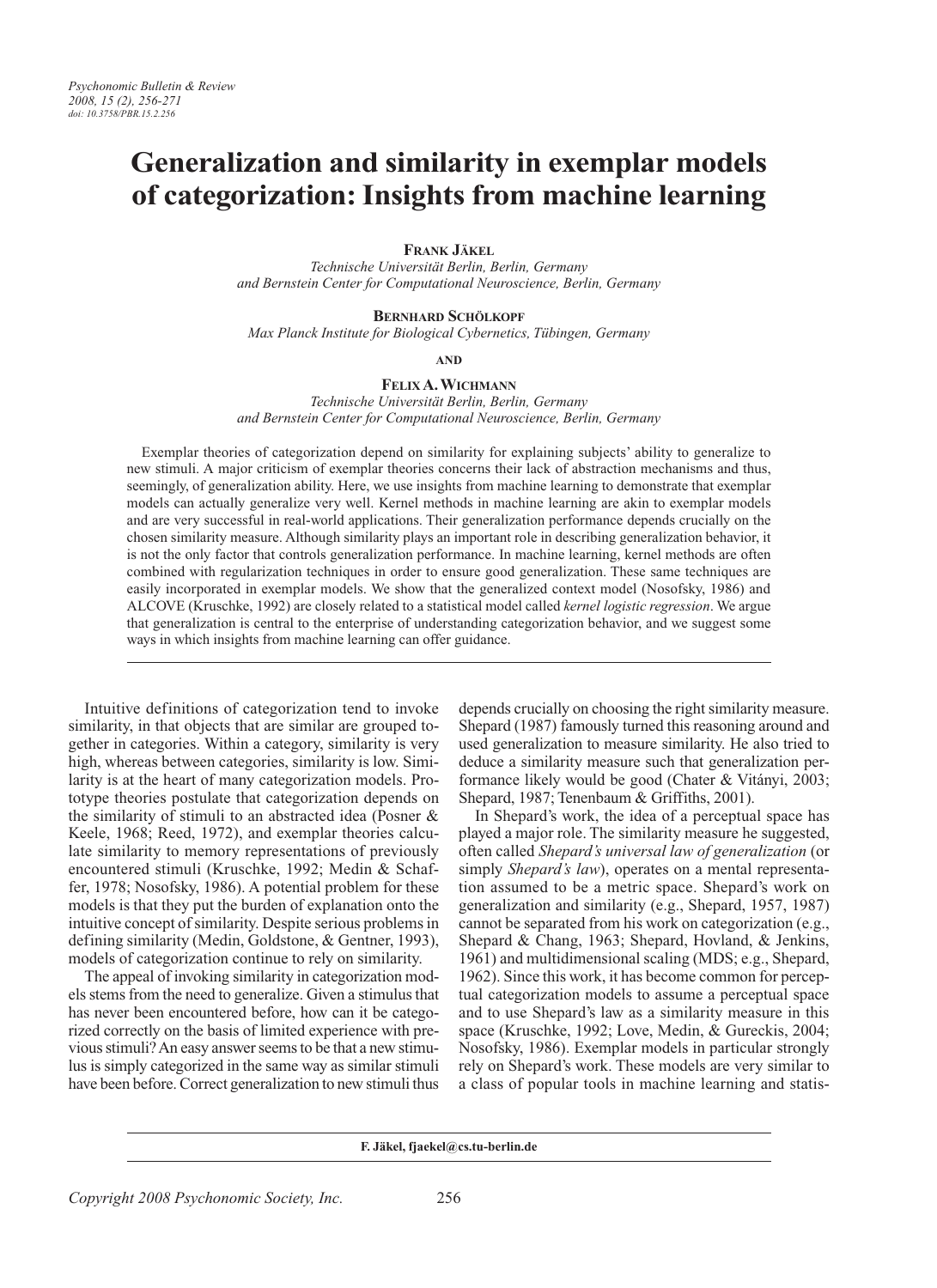tics: kernel methods. This observation was first made by Ashby and Alfonso-Reese (1995). Here, we draw parallels between recent progress in kernel methods and exemplar theories of categorization.

## **Kernel Methods in Machine Learning**

In the past, psychological theories of learning and categorization were a major influence for engineers working to build machines capable of intelligent behavior. This influence is signified by the vast engineering literature that has been published on artificial neural networks and reinforcement learning. More recently, an increased interest in kernel methods has arisen in machine learning. Even though these methods can be implemented in simple neural networks, they are usually not psychologically or biologically motivated, but instead are seen to be grounded in statistics and functional analysis. However, as we will show here, researchers in kernel methods are often guided by the same intuitions about similarity and generalization that also guide psychologists in their theories on categorization. Hence, we will argue that theoretical progress in machine learning can also lead to new insights in psychology.

Methods based on kernel ideas are often found to have cutting-edge performance in real-world applications. For example, benchmark data sets for digit recognition are often used to compare the performance of different learning algorithms. The task for a learning algorithm in this setting is to correctly classify handwritten digits it has never been exposed to before, on the basis of experience with a limited number of examples. For a long time, a hand-tuned neural network held the world record on digit recognition benchmarks, until a much simpler kernel method, called a *support vector machine*, was shown to achieve better performance with much less effort on the part of the engineer. Today, support vector machines are found in applications ranging from bioinformatics to machine vision (Cristianini & Schölkopf, 2002).

The successful application of kernel methods to realworld classification problems has led to an explosion of theoretical work in the field of machine learning. Although a considerable amount of theory on artificial neural networks had already been published, progress had been hindered by the complexity of the neural networks used in practice. Kernel methods are built on linear methods and are therefore a lot easier to analyze than nonlinear neural networks (Schölkopf & Smola, 2002).

## **Preview**

In this article, we will demonstrate that the generalized context model (GCM; Nosofsky, 1986) and ALCOVE (Kruschke, 1992), two well-known exemplar models, are very closely related to a machine learning method called kernel logistic regression (Hastie, Tibshirani, & Friedman, 2001). The link between the psychological models and the machine learning method is their use of a radial basis function (RBF) neural network (Poggio, 1990; Poggio & Girosi, 1989). In the Similarity section, we will first explain the ideas behind kernel methods and RBF networks. The Categorization section follows, where we will discuss the history of exemplar models, explain their connection to

kernel methods, and point to differences in their response rules that affect how Shepard's law enters the models. The kernel view makes the differences between the models more transparent and also allows an easy comparison with methods from machine learning and statistics.

As in psychology, there is a tight relationship between similarity and generalization in machine learning. However, insights from machine learning have shown that, although it is very important to choose the right similarity measure, this is not always enough to guarantee good generalization performance. More specifically, if used naively, kernel methods are prone to overfitting. In the Generalization section, we will discuss the consequences of these insights for exemplar theories of categorization. Exemplar theories have thus far exclusively relied on similarity in order to explain generalization. In fact, a major criticism of exemplar theories has always been that they do not show any form of abstraction, and therefore they are often thought not to be capable of generalization at all. We will show that related kernel methods in machine learning assure good generalization performance with a mechanism called *regularization*, and we will argue that similar mechanisms need to be implemented in psychological models if they are to exhibit good generalization performance. To demonstrate in principle how this could be done, we will analyze ALCOVE's learning algorithm from a regularization perspective. AL-COVE's behavior can be justified on theoretical grounds, thus providing an analysis of the generalization abilities of exemplar theories.

#### **SIMILARITY**

Since many categorization models build on similarity, it seems important to understand the processes underlying similarity first. However, quantitative modeling of similarity is a real challenge. Several approaches exist that are based on very different assumptions about how similarity should be represented (Navarro, 2002). Here, we restrict ourselves to a class of similarity models based on geometric representations.

#### **Perceptual Space**

The idea that stimuli can be represented as points in a perceptual space underlies MDS and has had a major impact on categorization models. Consider, as an example, the following popular stimuli: circles with a single spoke (Shepard, 1964). Two examples are shown as insets in Figure 1. These stimuli can vary on two obvious dimensions. By varying the radius of each circle, stimuli of different perceived sizes are produced. By varying the angle of the spoke, stimuli of different perceived angles are generated. Figure 1 shows the perceptual space that is defined in this way. Each point in the plane represents the perception of one of the stimuli. The *x*-axis depicts the perceived angle of a stimulus, and the  $y$ -axis depicts the perceived size. The perceived size and angle are of course different from the physically specified size and angle.

To illustrate categorization in perceptual space, we have plotted two clusters of three stimuli each. The first cluster consists of large stimuli with spokes pointing to the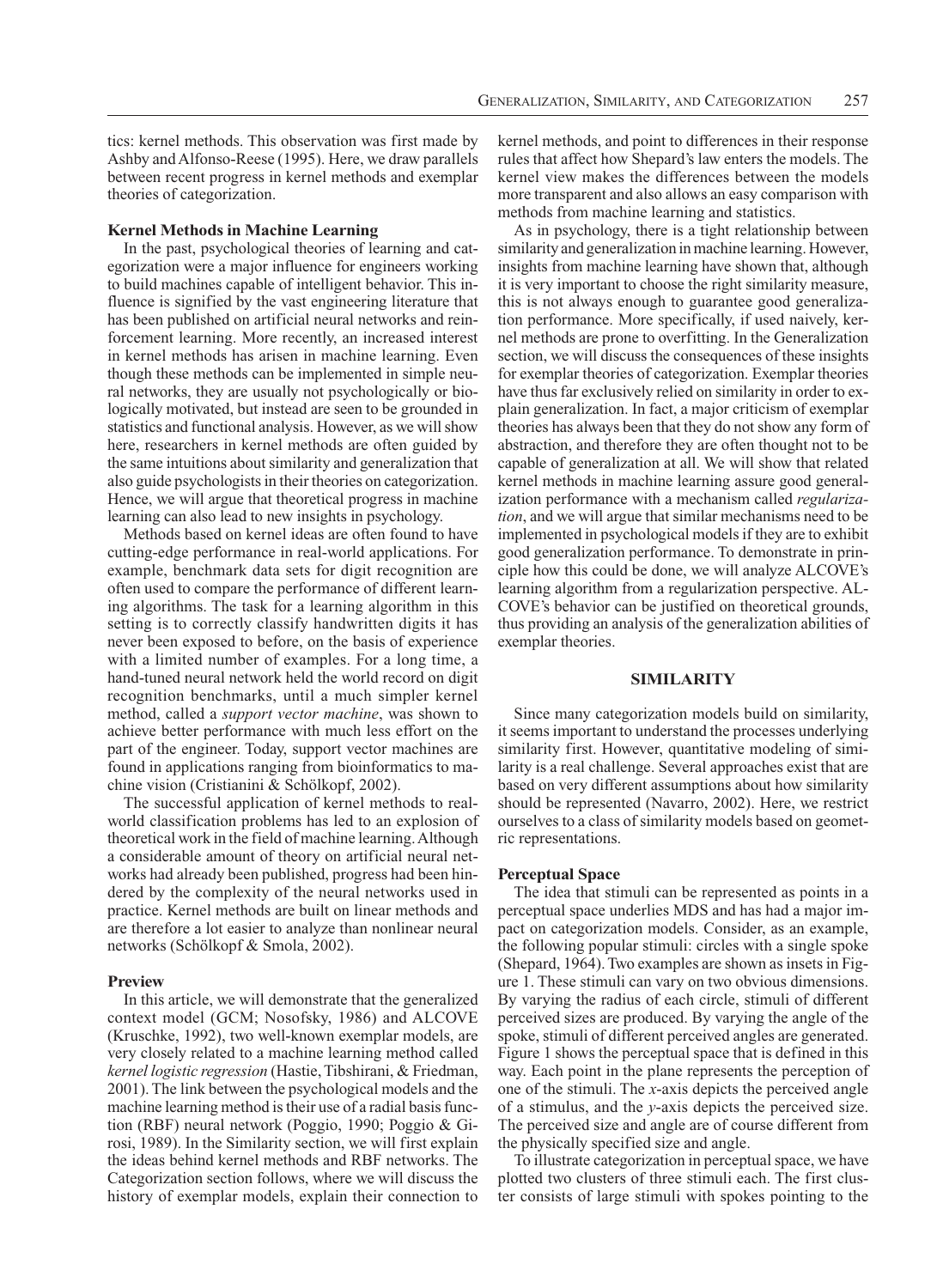

Perceived Angle

Figure 1. An illustration of a perceptual space. The stimuli are circles with a spoke and can vary on two dimensions. Two artificial categories are depicted, separated by a linear decision boundary.

right (crosses), whereas stimuli in the second cluster are smaller with spokes pointing upward (circles). It is very tempting to draw a line (not necessarily straight) separating the two clusters in order to explain a subject's categorization behavior (Ashby & Gott, 1988). The perceptron, for example, implements a linear decision rule (Rosenblatt, 1958). By comparing the similarity to the mean of the stimuli in each cluster, a prototype classifier also leads to a linear decision boundary (Posner & Keele, 1968; Reed, 1972). Exemplar theories postulate a perceptual space, too, but they can explain more complicated decision rules on the basis of the similarity to all of the stimuli shown to the subject (Kruschke, 1992; Nosofsky, 1986).

With the assumptions of a perceptual space and a metric of this space, MDS can be used to recover underlying dimensions and the configuration of stimuli. To this end, data on the similarity of different stimuli are collected. MDS then tries to embed the stimuli in the metric space so that the similarity relationship in the data is preserved as well as possible: Stimuli that are measured to be highly similar should be very close together in space, and those that are measured to be very dissimilar should have a large distance between them. In practice, MDS with either the Euclidean or the city-block metric in a low-dimensional space works surprisingly well, often leading to interpretable results (Garner, 1974; Shepard, 1964)—despite the fact that geometric approaches to similarity have been heavily criticized (Beals, Krantz, & Tversky, 1968; Jäkel, Schölkopf, & Wichmann, 2008; Tversky, 1977; Tversky & Gati, 1982).

## **Shepard's Universal Law of Generalization**

Before an MDS analysis can be undertaken, an appropriate experimental measure of similarity needs to be

found. Following the lead of Shepard (1957, 1987), the categorization literature has often relied on indirect measures of similarity. Shepard (1987) argued that generalization gradients should be used to measure similarity, and this is the stance that is taken in almost all exemplar models. In classical conditioning, generalization gradients are obtained by conditioning on a certain stimulus and measuring the response to related, but different, stimuli (Ghirlanda & Enquist, 2003; Mostofsky, 1965). For example, a dog could be conditioned to salivate in response to a 1000-Hz tone. The generalization gradient is obtained by measuring the salivation of the dog in response to neighboring frequencies. Not surprisingly, the generalization to new stimuli is higher the more similar the new stimuli are to the conditioned stimulus. Intuitively, one would like to explain generalization in terms of psychological similarity, and indeed researchers have tried to obtain measures of similarity that are independent of any generalization behavior (e.g., by integrating just-noticeable differences). In animal studies, however, this proved to be hard, which led Bush and Mosteller (1951, p. 413) to conclude, "Although there are several intuitive notions as to what is meant by 'similarity,' one usually means the properties which give rise to generalization. We see no alternative to using the amount of generalization as an operational definition of degree of 'similarity."

If generalization gradients are the best measure to assess similarity, Shepard (1987) reasoned, generalization gradients should be used in the construction of a perceptual space. Applying ordinal MDS to many data sets, Shepard (1987) found a pattern that is now called *Shepard's univer*sal law of generalization: The amount of generalization decreases (approximately) exponentially with the distance in perceptual space. Shepard (1957, 1958) had earlier used the exponential relationship to explain confusion data in humans. Shepard seems to have thought that confusions that arise in a paired-associate paradigm can, under certain circumstances, be considered as generalization gradients in humans. This is the reason why Shepard's law is not referred to as the "universal law of confusability" (Chater & Vitányi, 2003, p. 352), even though this might be what it is. Experimentally, it is often hard to tell whether generalization gradients really reflect generalization, in the literal meaning of the word, or some degree of confusion in memory or perceptual indiscriminability. Some animal learning theorists have argued that the concept of generalization is superfluous and that discrimination is the only concept that is needed (Brown, 1965), since generalization might only be a failure to discriminate. As a theoretical construct, *generalization* refers to a covert process that leads a subject to respond to a new stimulus in the same way as to a previously learned stimulus, despite the ability of the subject to tell the stimuli apart. This is the meaning that is intended by Shepard (1987), and it is also how generalization gradients are meant to be used in categorization research.

# **Kernels**

In order to model the similarity—that is, the generalization gradient—between two stimuli x and y, we first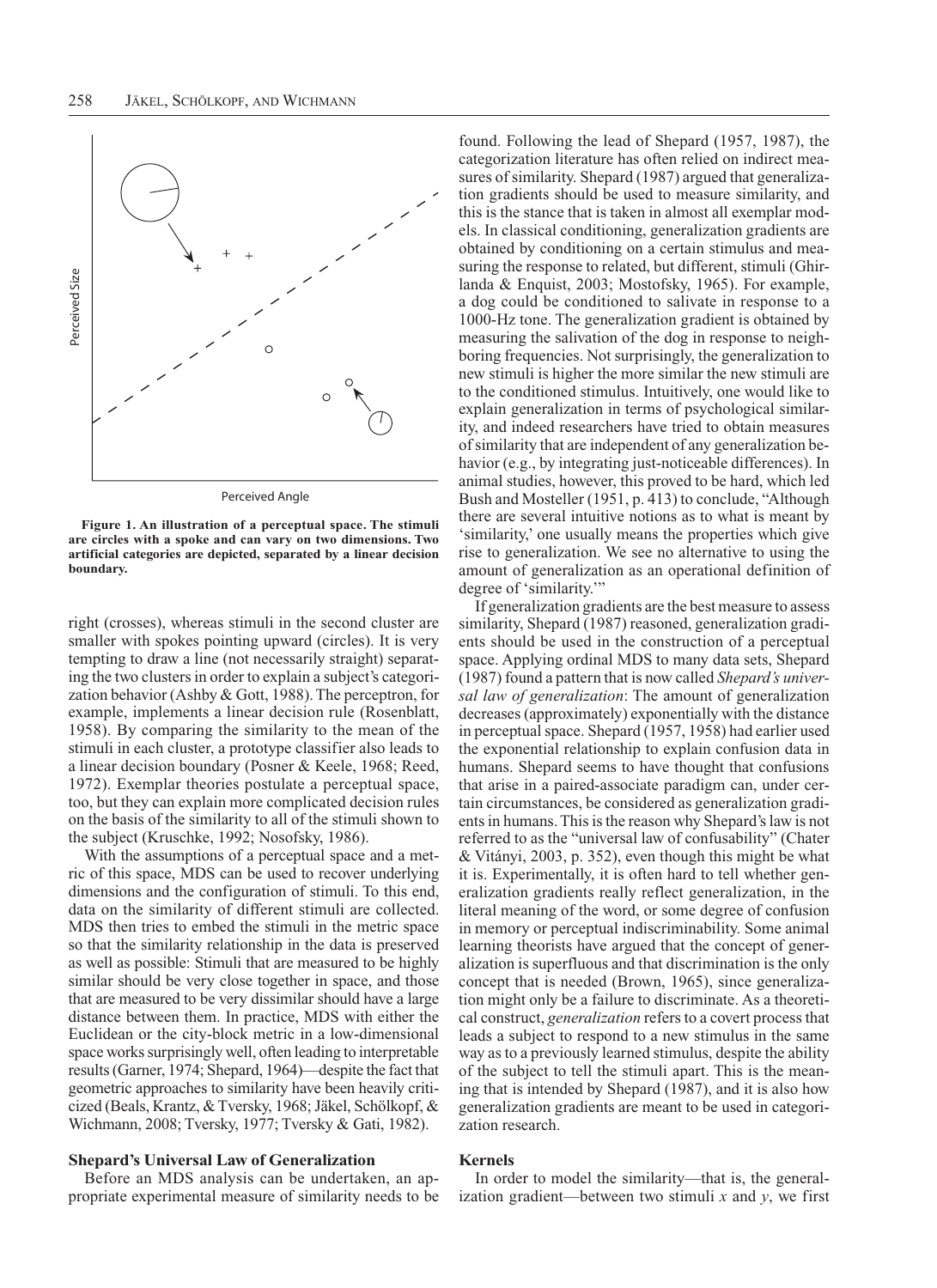interpret x and y as coordinates in an *n*-dimensional perceptual space. The perceptual distance in this space is usually modeled as

$$
d_p(x, y) = \left(\sum_{i=1}^n \alpha_i |x_i - y_i|^p\right)^{\frac{1}{p}}.
$$
 (1)

Most often, the distance  $d_p$  takes the specific form of either the city-block or the Euclidean distance, with  $p$  chosen to be 1 or 2, respectively. The  $\alpha_i$ s are positive weights that are needed to model the relative importance of the stimulus dimensions, which possibly change with the experimental context. Using Shepard's law, the generalization gradient between  $x$  and  $y$  is modeled as

$$
k(x, y) = \exp(-d_p(x, y)^q).
$$
 (2)

We refer to the function  $k$  that models the generalization gradient as the *similarity kernel*. It is an exponential function of the distance  $d<sub>n</sub>$  between the two stimuli in perceptual space. Deviating from Shepard's original formulation, the distance is nowadays often modified by taking it to the power of  $q$ , in order to give the model more flexibility. In models of categorization, one often finds that  $q$  is chosen to be equal to  $p$  (Nosofsky, 1990). The similarity kernel is then given as

$$
k(x, y) = \exp(-d_p(x, y)^p) = \exp\left(-\sum_{i=1}^n \alpha_i |x_i - y_i|^p\right).
$$
 (3)

With  $p$  chosen to be 2, the similarity kernel is called a Gaussian kernel. The Gaussian kernel is extremely popular in machine learning. The left panel of Figure 2 shows a Gaussian kernel in two dimensions. Imagine a two-dimensional perceptual space—for example, the perceived size of a circle and the angle of a spoke within it. Stimulus  $\nu$  is fixed at the center of the Gaussian, and the height of the plot depicts the similarity of all other stimuli in the plane to stimulus  $y$ . The generalization gradient is rotation invariant—that is, it falls off in the same way in all directions of space. With  $p$  chosen to be 1, the similarity kernel is sometimes called a *Laplacian kernel* (in analogy to the Laplacian distribution). This case is depicted in the right panel of Figure 2. The Laplacian kernel is not rotation invariant, so the generalization gradients fall off differently in different directions of space. In particular, similarity fades away more slowly along the stimulus axes. The similarity kernel as defined in Equation 3 has several psychologically and mathematically interesting properties that we explore in detail in two other manuscripts (Jäkel, Schölkopf, & Wichmann, 2007, 2008).<sup>1</sup>

# **Neural Networks**

The similarity kernel forms the basis of many categorization models (Kruschke, 1992; Love et al., 2004; Nosofsky, 1986). Exemplar theories, in particular, make heavy use of the similarity kernel. The ideas that underlie all exemplar models are that stimuli are stored in memory and that new stimuli are categorized on the basis of similarity to the stored exemplars. This idea can be formalized in a neural network. In fact, the ALCOVE model for categorization, which will be discussed in more detail in the Categorization section below, is such a neural network model.

Imagine a cell that after learning is tuned to an exemplar  $x_i$ . It will also respond to other stimuli x if they are sufficiently similar to  $x_i$ . To model the similarity, we of course use the similarity kernel given in Equation 2. In exemplar models, the similarity to several exemplars  $x_1, \ldots, x_N$  is usually a weighted sum of the similarity of each exemplar:

$$
f(x) = \sum_{i=1}^{N} w_i k(x, x_i)
$$
 (4)

The function that this equation computes can be represented graphically as a one-layer neural network. Figure 3 shows such a network with three exemplars. In the neural



Figure 2. The similarity kernels for different values of p. For  $p = 2$ , a Gaussian is obtained (A), and for  $p = 1$ , a Laplacian is obtained (B).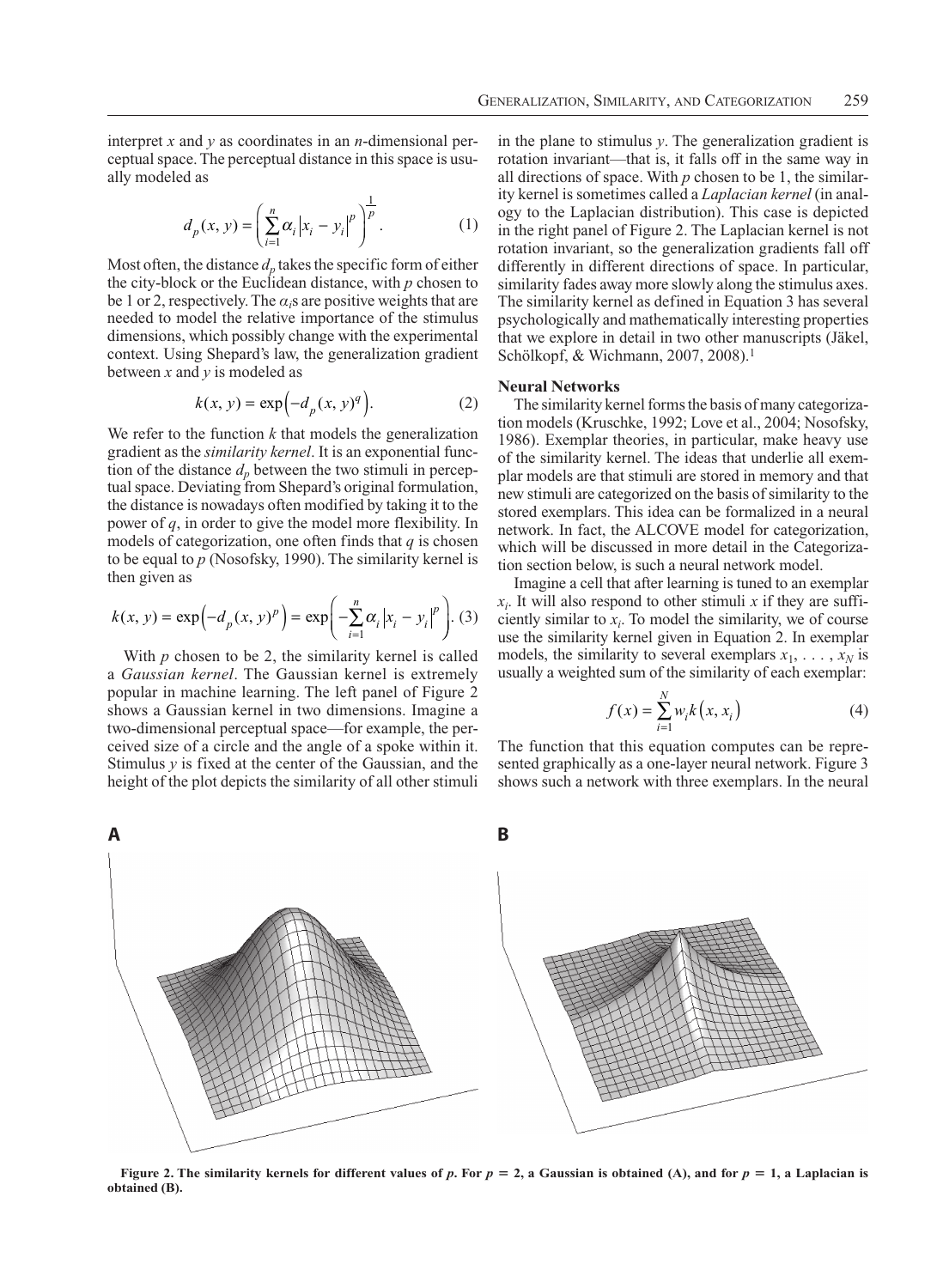

Figure 3. An RBF network calculates a weighted sum over similarity to the various exemplars. A small network with three exemplars is depicted.

network literature, nets with "tuning functions" similar to the similarity kernel are called *radial basis function* nets. These nets have repeatedly been advocated by Poggio and coworkers (Poggio, 1990; Poggio & Bizzi, 2004) as a plausible model for brain function.

For now, it is enough to imagine that all weights are set to 1. Figure 4 shows again the two categories of circles with spokes that were already depicted in Figure 1. The summed similarities to all exemplars of one of the categories (circles) are shown by gray levels. The blacker a region of perceptual space is, the more similar the stimuli in this region are to the exemplars of the category. We have used a Gaussian kernel for illustration. The generalization gradient of the Gaussian can be seen very clearly for the single stimulus close to the dashed category boundary.



Perceived Angle

Figure 4. The summed similarity to the exemplars of one category is depicted with gray levels in the perceptual space from Figure 1. The summed similarity is akin to kernel density estimation in statistics.

For the other two stimuli in this category, the generalization gradients overlap quite a bit and form a bigger hump. Regions with a high density of exemplars therefore lead to a high output of the exemplar network (Equation 4), if all of the weights are set to 1. Hence, the output of the network can be interpreted as a measure of category membership or, if appropriately normalized, as an estimate of the probability that a stimulus from the category lies in a certain region of space. In statistics, the same idea is used in so-called *kernel density estimators* (Ashby & Alfonso-Reese, 1995).

## **Conclusions on Similarity**

We have briefly reviewed the idea of a perceptual space and similarity measures based on Shepard's universal law of generalization. We noted that Shepard's law is akin to what is called a *kernel* in machine learning and statistics. Ashby and Alfonso-Reese (1995) have already compared exemplar theories of categorization to kernel density estimators. However, recently, methods based on kernels have attracted a lot of attention in machine learning. In what follows, we will first systematically compare two psychological exemplar theories (GCM and ALCOVE) to a method from machine learning: kernel logistic regression. We will then go on to address the issue of generalization from a machine learning point of view.

# **CATEGORIZATION**

Historically, the first use of the similarity kernel was in an identification task (Shepard, 1957). This identification task is also the theoretical backbone of one of the most prominent exemplar models, the GCM (Nosofsky, 1986). ALCOVE (Kruschke, 1992), a connectionist variant of the GCM, also makes heavy use of the similarity kernel. In the following section, we trace the development of the GCM from the identification task and then present a detailed comparison of the GCM and ALCOVE, highlighting the differences in their uses of the similarity kernel.

Taking a kernel view of exemplar models also reveals their relationship to RBF networks and machine learning methods, especially to the kernel logistic regression method. We believe that the connections between categorization models and their heritage become clearer if they are discussed in the context of the mapping hypothesis, and this is what we will do first.

#### **The Mapping Hypothesis**

In two seminal studies, Shepard et al. (1961) and Shepard and Chang (1963) examined the relationship between identification and categorization. In identification tasks, subjects learn to call each stimulus in a set by a unique name. This may be achieved in a paired-associates paradigm in which the experimenter shows the stimuli repeatedly to the subject and asks for the corresponding name. If the subject calls the wrong name, he or she is corrected. During this process of learning, stimuli that are more similar to each other are confused more often. This is not necessarily a result of their perceptual indiscriminability. The original idea in these studies relates back to generalization gradients: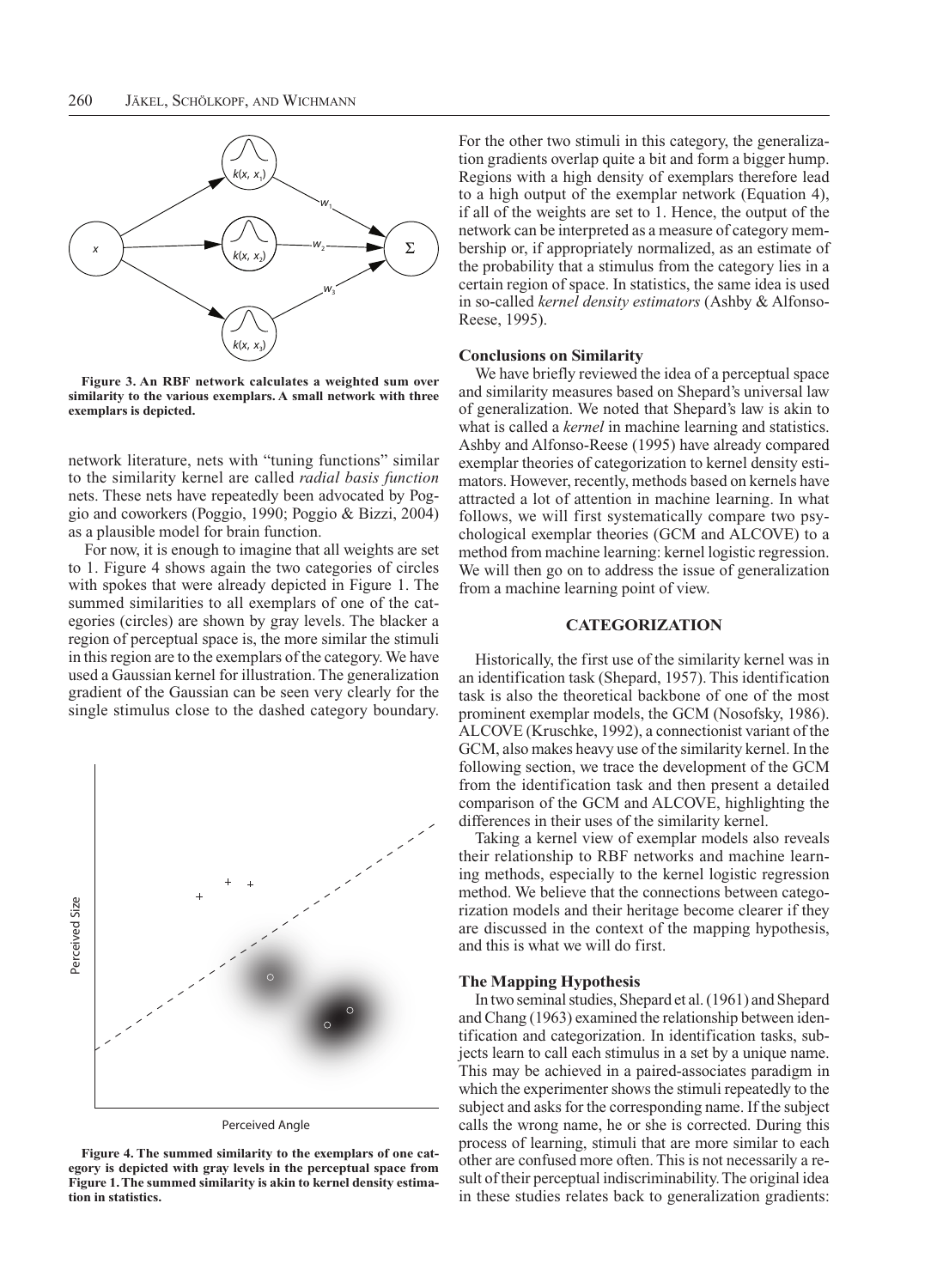Stimuli are confused because their generalization gradients overlap, not because they cannot be discriminated. But of course, stimuli might also be confused because they have insufficient representations in memory. Over time, a subject will build a better representation of the stimuli and will be able to associate each stimulus with its unique label—at least as far as this is possible, given memory constraints and the discriminability of the stimuli.

A very simple hypothesis about categorization suggests that categorization might work in the same way as this rote-learning mechanism for identification. For each stimulus in the set, the subject has to learn a label, the only difference being that in the categorization task, labels are not uniquely identified with a stimulus. For instance, with two categories there are only two labels, but many more stimuli. In the studies cited, Shepard and colleagues hypothesized that the subjects had the same pattern of confusions as in the identification task: More similar stimuli were confused more often. Therefore, it should have been possible to predict the errors in categorization from the errors in identification. Confusions within a class do not lead to mistakes, but when stimuli from different classes are confused, that is when an error occurs. This was later called the *mapping hypothesis* (Nosofsky, 1986).

It turned out that the mapping hypothesis is not very good at predicting categorization performance, at least not for separable dimensions (Shepard et al., 1961). It does provide a better account for integral dimensions, though (Shepard & Chang, 1963). One explanation could be that categorization is more than just rote learning; some sort of abstraction, such as formation of a prototype (Posner & Keele, 1968), is happening. Another explanation was suggested by Shepard et al.: Even if the underlying representation is the same in both tasks, a subject's attention might be directed to different dimensions of the stimuli in the two tasks. This idea is formalized in Nosofsky's GCM (Nosofsky, 1986). In Nosofsky's experiments, this model proved to provide a better account of categorization performance than did the simple mapping hypothesis.

# **The MDS Choice Model**

Since an identification model is the starting point for the GCM, it is natural to describe the model for the identification task first. In each trial, a subject has to choose a response from a set of possible responses. A very simple and widely used model for choice behavior in general was investigated by Luce (1959, 1963, 1977). The model has close connections to the method of paired comparisons and to logistic regression (Bradley, 1976; David, 1988). For an identification task, a model in the same spirit was first discussed by Shepard (1957). The probability of answering with response  $r_i$  when the stimulus was  $x_i$  is given by Luce's (1959) well-known choice rule

$$
P(r_i \mid x_j) = \frac{\pi_{ij}}{\sum_{k=1}^{N} \pi_{kj}},
$$
\n<sup>(5)</sup>

where the number of stimuli and responses is  $N$ . In Shepard's identification model,  $\pi_{ij}$  is interpreted as the similarity between the stimuli  $x_i$  and  $x_j$  (with  $\pi_{ij}$  being positive). This basic model is usually supplemented with response bias terms that we will ignore for simplicity.

If no additional structure is assumed for the terms  $\pi_{ii}$ , nothing is gained from this formulation. Shepard  $(1957)$ assumed that  $\pi_{ii}$  is a monotonically decreasing function of the distance between the stimuli  $x_i$  and  $x_j$  in a psychological space. To make the model feasible, he also assumed that the psychological space is Euclidean and that the relationship between similarity and distance is exponential. Shepard's suggestion was essentially to use Equation 2,  $\pi_{ii} = k(x_i, x_i)$ .<sup>2</sup> This model has come to be known as the MDS choice model (Nosofsky, 1986).

For example, imagine the psychological space to be two-dimensional. Instead of having to estimate the  $N^2$ probabilities of confusion, only the 2N coordinates of the stimuli have to be estimated. Since Shepard (1957) assumed the distances in the similarity kernel in Equation 2 to be Euclidean, he could use classical MDS to recover the coordinates. Later, he used his ordinal scaling method to get independent support for the shape of the similarity kernel (Shepard, 1965, 1987). Today, the similarity kernel is often assumed to be known, and the coordinates in the multidimensional space are routinely estimated by using maximum likelihood (Nosofsky, 1986).

By a simple reparameterization,  $\pi'_{ii} = \log \pi_{ii}$ , it is easy to see that Luce's choice rule (Equation 5) is identical to the multinomial logit model (Train, 2003):

$$
P(r_i \mid x_j) = \frac{\exp(\pi'_j)}{\sum_{k=1}^N \exp(\pi'_{kj})}.
$$
 (6)

We can therefore interpret the MDS choice model in two ways. It can be interpreted as plugging the similarity of the stimuli *i* and *j*—as given by  $\pi_{ii}$ —into Luce's choice rule. We can also interpret it as calculating the logarithm of the similarity  $\pi'_{ii}$  and plugging this expression into a logit model. If we take the similarity kernel from above (Equation 3) as our measure for stimulus similarity,  $\pi_{ii}$  =  $k(x_i, x_j)$ , the full MDS choice model reads

$$
P(r_i | x_j) = \frac{k(x_i, x_j)}{\sum_{k=1}^{N} k(x_k, x_j)} = \frac{\exp(-d_p(x_i, x_j)^p)}{\sum_{k=1}^{N} \exp(-d_p(x_k, x_j)^p)}.
$$

Since the similarity kernel in Equation 3 is an exponential of the pth power of  $d_p$ , the distance in psychological space, the two interpretations of the MDS choice model are (1) Luce's choice rule as applied to the similarity of  $x_i$ and  $x_i$  in perceptual space, or (2) a logit model on the pth power of the distance  $d_p$  between  $x_i$  and  $x_j$  in perceptual space. Hence, when interpreted as a logit model, the MDS choice model does not make use of the similarity kernel, but rather is a logit model on the pth power of  $d_p$ .

#### **The Generalized Context Model**

Using the mapping hypothesis, it is straightforward to work out the probabilities for the category responses once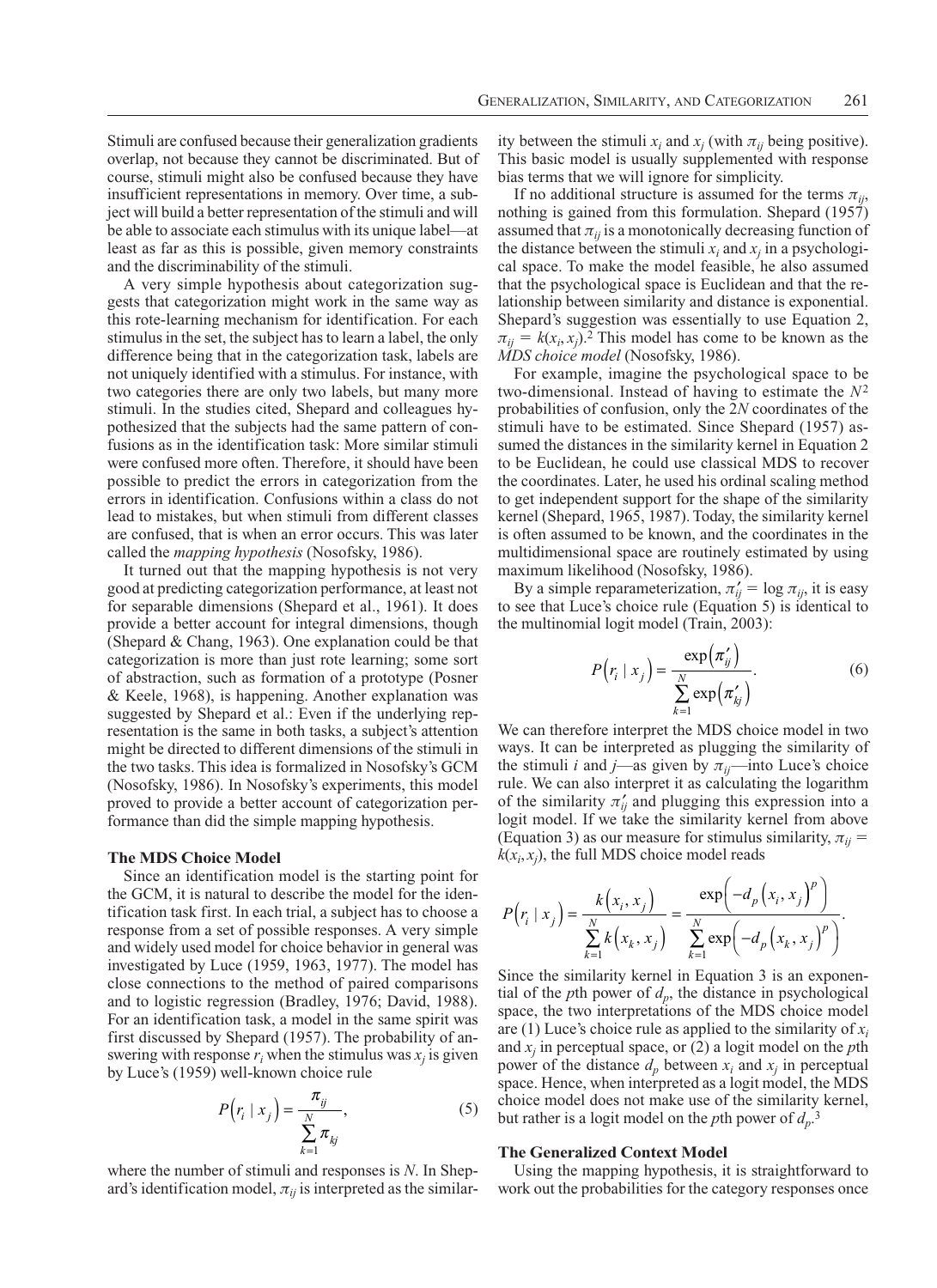the identification model is specified. A number of categories  $C_1, \ldots, C_M$  with associated responses  $R_1, \ldots, R_M$  are defined so that each possible stimulus  $x_1, \ldots, x_N$  belongs to exactly one of the categories. The probability of observing response  $R_m$  given the stimulus  $x_i$  is then

$$
P(R_m | x_j) = \sum_{x_i \in C_m} P(r_i | x_j)
$$
  
= 
$$
\frac{\sum_{x_i \in C_m} \pi_{ij}}{\sum_{k=1}^N \pi_{kj}}
$$
  
= 
$$
\frac{\sum_{x_i \in C_m} k(x_j, x_i)}{\sum_{m=1}^M \sum_{x_i \in C_m} k(x_j, x_i)}.
$$
 (7)

For simplicity, we have again ignored response biases. Following the MDS choice model, Nosofsky identified the similarity measure in Equation 2 with  $\pi_{ii} = k(x_i, x_j)$  (Nosofsky, 1986, 1987). He called this model the *generalized* context model because, with a certain choice of similarity kernel, it can be seen as the continuous generalization of an earlier exemplar model with binary features that was called the *context model* (Medin & Schaffer, 1978). Note that the identification model is recovered if every stimulus has a unique label—that is, there is a different category for each stimulus. In order to link identification and categorization data, Nosofsky had to allow different attention weights for the dimensions in the different tasks (see Equation 1).

From a statistical viewpoint, the GCM can be seen as a multinomial logit model (see Equation 6), just as the MDS choice model is. Let us introduce the shorthand

$$
f_m(x) = \sum_{x_i \in C_m} k(x, x_i)
$$

for the sum of the similarities. This is a special RBF network (see Equation 4) with the weights for the exemplars in a category set to 1 and the other weights set to  $0$ —but note that a later formulation of the GCM explicitly includes weights for exemplars (Nosofsky, 1992). Now, to see that the GCM can be interpreted as a logit model, consider the case with only two categories. The GCM (Equation 7) then simplifies to

$$
P(R_1 | x_j) = \frac{f_1(x_j)}{f_1(x_j) + f_2(x_j)}
$$
  
= 
$$
\frac{\exp{\log[f_1(x_j)]}}{\exp{\log[f_1(x_j)]} + \exp{\log[f_2(x_j)]}}
$$
  
= 
$$
\frac{1}{1 + \exp(-{\log[f_1(x_j)] - \log[f_2(x_j)]})}
$$
  
= 
$$
\log[\log[f_1(x_j) - \log[f_2(x_j)]])
$$
 (8)

where we have used the definition of the logistic function:  $logistic(x) = 1/[1 + exp(-x)]$ . Hence, the GCM for two

categories can be seen as a logit model on the logarithm of the summed similarities.

# **ALCOVE**

Inspired by the success of the GCM, and probably also by the general excitement about neural network models at the time, Kruschke (1992) developed a connectionist variant of the GCM. As crucial ingredients for his model, he identified both a similarity measure that can be given a tuning-curve interpretation and the attention weights that Nosofsky used. He formulated the model as a network and added a back-propagation learning algorithm to account for the adjustment of the attention weights—hence, the name *ALCOVE* ("attention learning covering map").

There are important differences between ALCOVE and the GCM. In the GCM as given in Equation 7, the similarities to all exemplars are simply added up. In ALCOVE, the output neurons collect a weighted sum of all hidden neurons. Assume once again M categories  $C_1, \ldots, C_M$ , with one output neuron for each category. The activation  $f_m$  of the neuron that is responsible for category  $C_m$  is defined as a weighted sum of the activation of the hidden-layer neurons:

$$
f_m(x) = \sum_{i=1}^N w_{mi} k(x, x_i).
$$

Each output neuron  $m$  has its own weights that are collected in a vector  $w_m$ . Each output neuron is an RBF network with a kernel given by the similarity measure (see Equation 4 and Figure 3). Whereas the GCM uses Luce's choice rule, ALCOVE uses the logit response rule (Equation 6) directly on the weighted similarities to the exemplars:

$$
P(R_m | x_j) = \frac{\exp[f_m(x_j)]}{\sum_{m=1}^{M} \exp[f_m(x_j)]}
$$

An identification task can be set up by having as many categories as stimuli, but contrary to the original GCM, the identification and the categorization task cannot be linked by the mapping hypothesis. This conceptual difference between the GCM and ALCOVE should not be overlooked, because the mapping hypothesis provided the main motivation for the GCM—even though it is also important to note that the GCM with changing attention weights and response-scaling mechanisms also cannot be linked with the mapping hypothesis (see Nosofsky & Zaki, 2002).

For obvious reasons, ALCOVE is called kernel logistic *regression* in machine learning and statistics (Hastie et al., 2001). It is an RBF network combined with a logit model. In the important case of just two categories, ALCOVE reduces to

$$
P(R_1 | x_j) = \frac{\exp[f_1(x_j)]}{\exp[f_1(x_j)] + \exp[f_2(x_j)]}
$$
  
= logistic[f\_1(x\_j) - f\_2(x\_j)]. (9)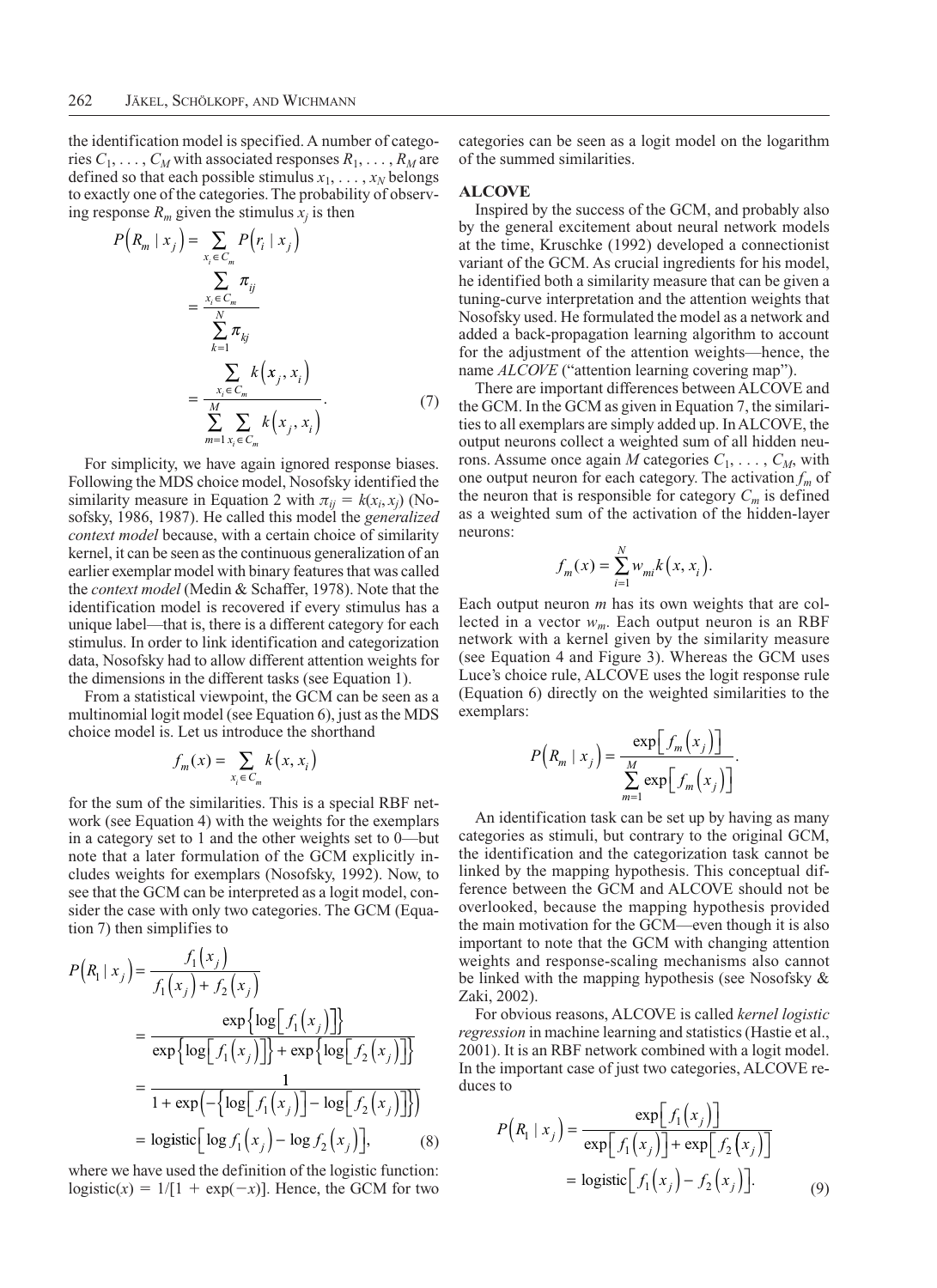

Figure 5. A comparison of GCM and ALCOVE for city-block  $(p = 1)$  and Euclidean  $(p = 2)$  metrics. The circles and crosses depict exemplars from two classes. For both categorization models, the attention and exemplar weights are set to 1. The grayscale shows the response probabilities that would be obtained for a new stimulus at each position. White areas are classified as "cross" with probability 1, whereas black areas belong to the other class. The dashed line depicts the equal-probability contour, which is the same for the GCM and ALCOVE. Outside the generalization gradients of the exemplars, the models make very different predictions.

The first term in the logistic function is a nonparametric measure for the degree that the stimulus belongs to the first category. The second term does the same for the second category. The logistic function is simply applied to the difference of the two category scales.<sup>4</sup>

#### **Comparison of GCM and ALCOVE**

Figure 5 shows a comparison between ALCOVE and the GCM for a simple two-category classification task. For both models, the attention and exemplar weights are set to 1. Both models are depicted with the city-block  $(p = 1)$  and Euclidean  $(p = 2)$  metrics. On the equivocality contour, the summed similarity to all exemplars of one class equals the summed similarity to all exemplars of the other (Ashby & Maddox, 1993). Since we assume that subjects are unbiased, the probability for a subject to respond with a given class is one half. The equivocality contours are shown as dashed lines. First, note that these lines are the same for the GCM and ALCOVE. AL-COVE performs logistic regression on the difference of the summed similarities in Equation 9, and therefore the choice between city-block and Euclidean metrics only makes a difference close to the exemplars. Far away from them—that is, beyond the generalization gradients of all exemplars—categorization performance drops to chance level, because the summed similarities go to 0. ALCOVE and the GCM make very different predictions on stimuli that are outside the generalization gradients for the exemplars. In Equation 8, the GCM operates on the log of the summed similarities. Therefore, points that are clearly on one side of the decision boundary are categorized more easily in the GCM, because the ratio of  $f_1$  to  $f_2$  can still be big, even if the absolute difference between them is small. (Note that the exact behavior of the model also depends) on the exponent  $p$ .)

Because it shows no generalization beyond its generalization gradients, one could say that ALCOVE behaves like Spence's classic model for discrimination learning (Spence, 1937) and thus shows no "true" categorization behavior. In contrast to ALCOVE, the GCM is capable of categorization beyond its generalization gradients, as already noted by Nosofsky (1991b). Intuitively, if a subject has really learned to categorize the two stimuli-as opposed to only discriminate them—one would expect stimuli clearly on one side of the decision boundary to be categorized easily. This is the criterion used in animal studies to define categorization (e.g., Ohl, Scheich, & Freeman, 2001). Although this may sound like subjects would have to implement an explicit rule in order to behave accordingly, the GCM can show this behavior without representing a decision boundary explicitly.

#### **Conclusions on Categorization**

We have traced the history of exemplar models and the similarity kernel back to the work of Shepard (1957, 1958) on generalization gradients and identification tasks. A bit later, the idea to link identification and categorization via the mapping hypothesis was first tested experimentally (Shepard & Chang, 1963; Shepard et al., 1961). In parallel, Shepard (1962) developed his ideas on ordinal MDS. Using the concept of attention weights, Nosofsky (1986, 1987) was able to assemble all of these parts into a working model of categorization and to link it to the existing literature on exemplar-based categorization (Medin & Schaffer, 1978). A bit later still, Kruschke (1992) suggested a connectionist variant of the GCM that is closely related to RBF networks (Poggio, 1990) and kernel logistic regression (Hastie et al., 2001). We have seen that both the GCM and ALCOVE are based on the logit rule and the use of the similarity kernel, but with important differences. In contrast to the original GCM, ALCOVE does not use the mapping hypothesis. Also, ALCOVE does not show much categorization beyond its generalization gradients. This demonstrates that the way the generalization gradients enter the response rule in a categorization model has an influence on how new stimuli will be classified. Whether this classification is likely to be correct, however, is also influenced by other factors that we will discuss in the next section.

# **GENERALIZATION**

Building on Shepard's (1987) work, exemplar theorists have basically completely identified similarity with generalization. However, we will argue that exclusive reliance on similarity does not necessarily lead to good generalization performance. Additional statistical considerations need to be taken into account. This will not come as a sur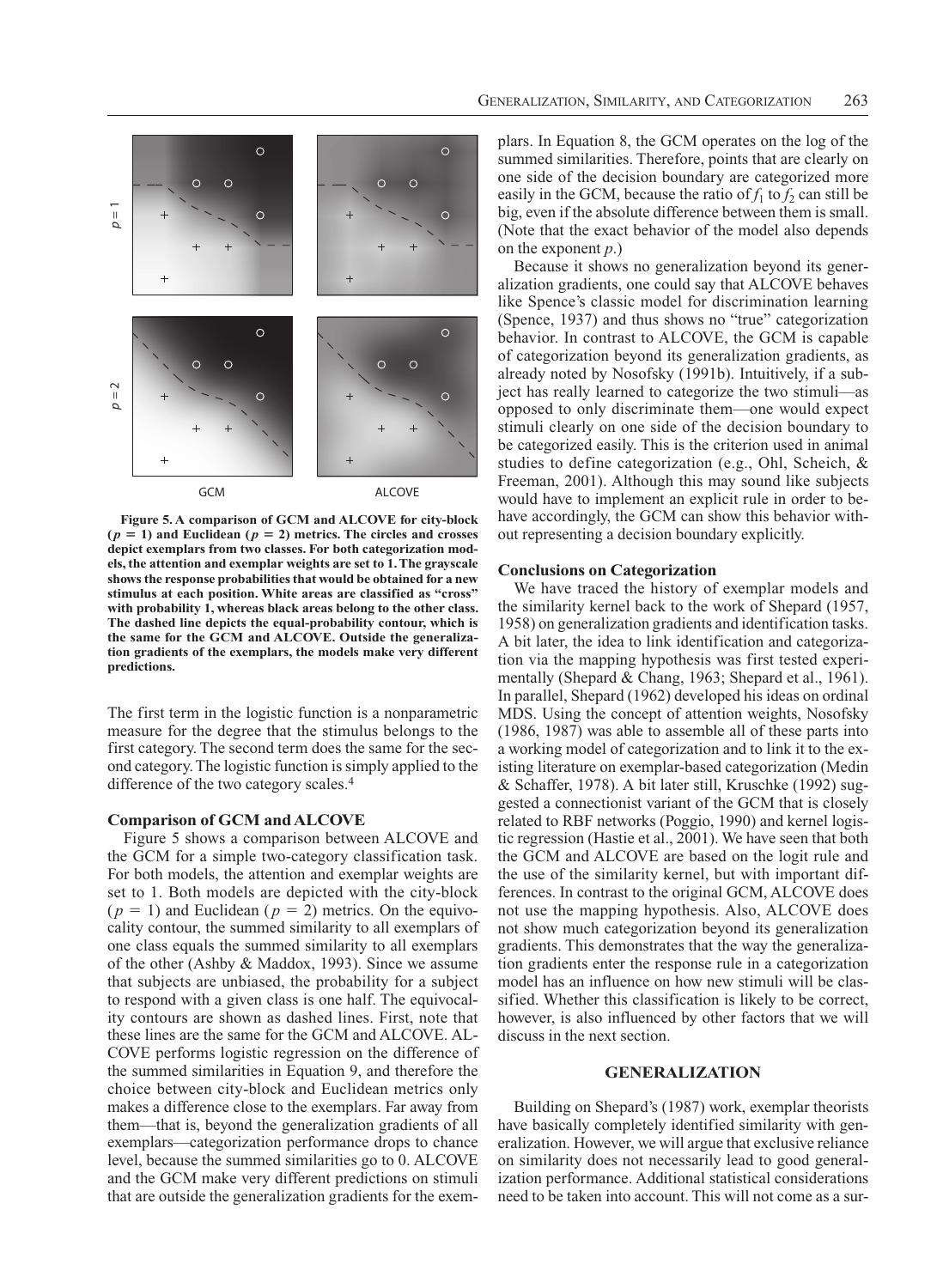prise to the critics of exemplar theories, who have always doubted that merely remembering exemplars can lead to proper categorization. This does not, however, mean that exemplar models cannot generalize. Quite to the contrary: In machine learning, kernel methods are among the most successful tools, precisely because they are known to generalize well—if they are used wisely. We will show how exemplar theories can be made to reliably extract the structure underlying a category. To this end, we will discuss how kernel methods in machine learning and statistics deal with the problem of generalization.

# **Kernel Density Estimation**

The category learning problem is often phrased as a density estimation problem (Aizerman, Braverman, & Rozonoer, 1964; Ashby & Alfonso-Reese, 1995; Fried & Holyoak, 1984; Nosofsky, 1990). Imagine two classes in which exemplars from each category are drawn from a probability density function that completely determines the distribution of features within each category. If a learner knew the distribution of features within a category, he or she could examine the features of a new stimulus and assign it to the category with the highest likelihood of having generated this pattern of features. Hence, learning to categorize could mean learning the distribution of features.<sup>5</sup>

The upper left panel in Figure 6 gives an example. It shows a two-dimensional stimulus space. The features of

 $\bigcirc$ 



Specificity Too Low



Figure 6. A two-class problem. Samples from two classes (crosses and circles) are generated from two overlapping normal distributions. In the upper left panel, the differences between the distribution densities are shown as gray levels, and the optimal decision boundary is shown as a dashed line. The other panels show kernel density estimates of the two classes with varying specificity of a Gaussian kernel, as well as the corresponding decision boundaries (solid lines).

each stimulus are represented by coordinates in the space, which could be either a physically specified or a perceptual space. The difference of the densities of the two overlapping normal distributions is indicated by the gray levels. The darker regions correspond to high-density regions of one of the classes, whereas the lighter regions correspond to high-density regions of the other class. Probabilistic category structures similar to this one are frequently used in experiments (Ashby & Gott, 1988; Ashby & Maddox, 1992; Fried & Holyoak, 1984; McKinley & Nosofsky, 1995, 1996). We have drawn 10 exemplars from each of the distributions for illustration (circles and crosses).

Since we know the distributions of the two classes, we can calculate the optimal decision boundary between them, which for two normal distributions is generally quadratic (Ashby & Maddox, 1993). The optimal decision boundary is shown by the dashed lines in Figure 6. A subject trying to maximize performance—that is, correct responses should place the decision criterion along the optimal decision boundary. On one side of the boundary, the subject should always choose one category label, and on the other side he or she should always choose the other. This sharp boundary without probabilistic responding will give the best generalization performance. However, subjects may not respond deterministically, and different models make different assumptions about how probabilistic decisions are (Ashby & Maddox, 1993). In the following discussion, we will ignore this additional complication and only talk about generalization performance under the assumption of (almost) deterministic responding. However, evidence exists that subjects do respond deterministically under certain circumstances (Ashby & Gott, 1988), and exemplar models can be and have been adapted to account for this (McKinley & Nosofsky, 1995; Nosofsky, 1991a). In fact, a considerable amount of debate has recently revolved around so-called response-scaling mechanisms that allow the GCM to respond more deterministically (Navarro, 2007; Nosofsky & Zaki, 2002; Smith & Minda, 1998).

Even though we can calculate the optimal decision boundary for the example in Figure 6, the subject cannot know the true distributions, because the subject has only observed a limited number of exemplars from these two categories. Therefore, the subject cannot respond optimally. One possible strategy in this case is to try to estimate the two category distributions from the observed exemplars and choose a decision boundary that would be optimal for the estimated category distributions. This can be done by assuming a particular parametric family for the category distributions and trying to estimate the parameters. For example, a category learner may assume that the distributions are normal, in which case he or she must estimate means and covariances (Fried & Holyoak, 1984). This strategy will work well if the underlying category structure to be learned is indeed approximately normal. A more flexible category learner, however, would try to avoid making very specific assumptions about the unknown distributions.

Exemplar models have been compared with the more flexible (nonparametric) kernel density estimators (Ashby & Alfonso-Reese, 1995). In the simplest exemplar model,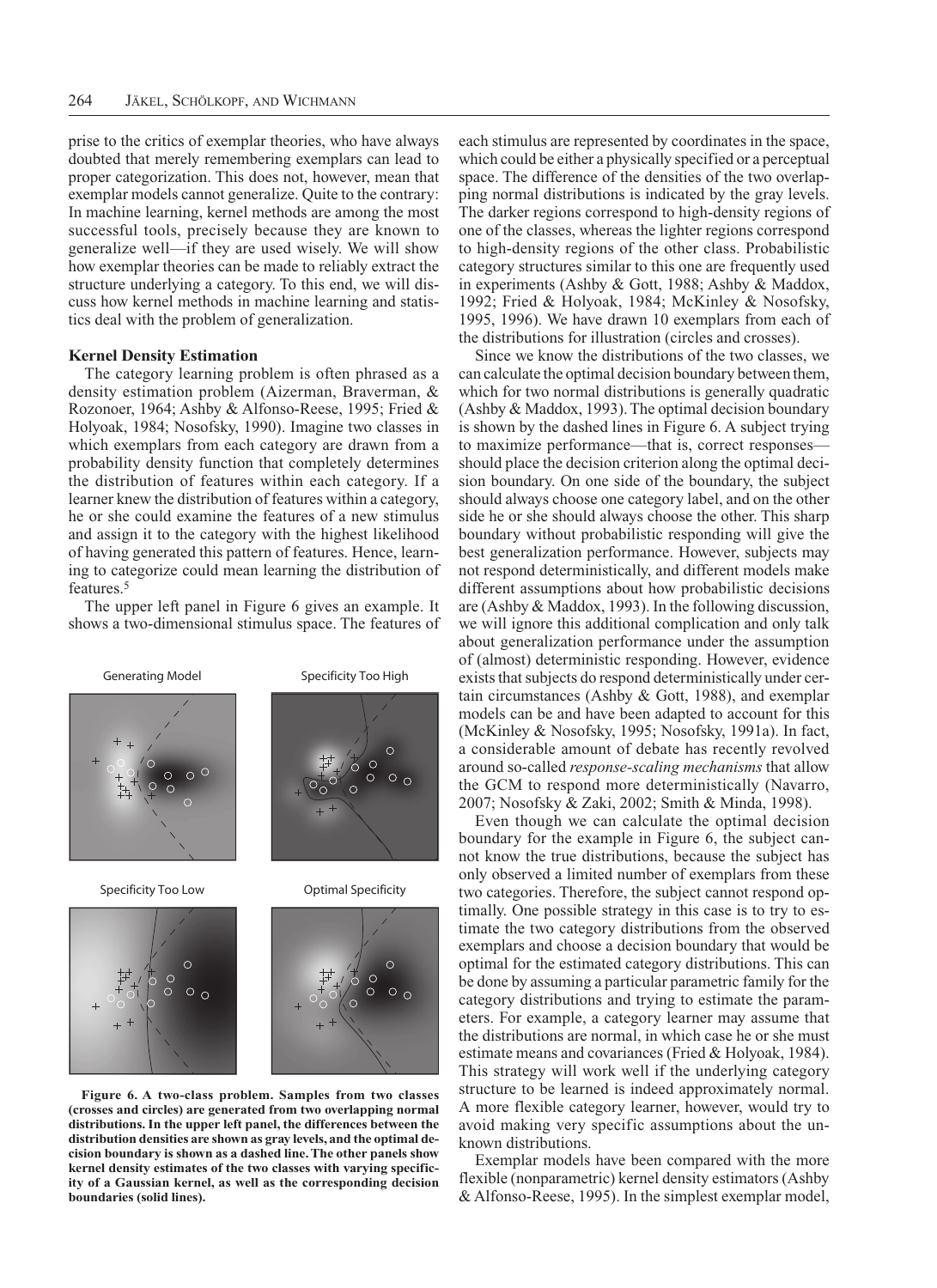each data point is replaced by a kernel function—for example, a Gaussian kernel. As explained above, the summed similarity to all exemplars from one class can be seen as a density estimate. The upper right panel of Figure 6 shows just such a kernel density estimate. Black areas have a high similarity to the exemplars of one of the classes (circles), and white areas have a high similarity to exemplars of the other class (crosses). For the density estimator, a high similarity to exemplars from one class translates into a high likelihood that a new stimulus that falls in this region belongs to the corresponding category. The black solid line indicates the equivocality contour, where the similarity to the exemplars from one class equals the similarity to those from the other. This equivocality contour could be used as a decision boundary.

#### **Finding the Right Kernel**

In the example in the upper right panel of Figure 6, the specificity is chosen to be too high—that is, the width of the similarity kernel is chosen to be too narrow. New stimuli are essentially categorized in the same way as the most similar past exemplar. If this exemplar happens to lie on the wrong side of the optimal decision boundary, it is very likely that a wrong decision will be made. The similarity kernels of different exemplars hardly overlap, and therefore generalization to new stimuli is poor. The decision boundary that the category learner chooses is able to categorize all of the past exemplars perfectly, but only because the idiosyncrasies of this particular set of exemplars have been learned. This is called *overfitting*: The learner has not learned anything about the structure of the categories, but instead has only learned the labels and the exemplars by heart. The bottom left panel shows the opposite case, in which the specificity of the kernel is chosen to be too low. A wide similarity kernel means that exemplars far away from a new stimulus can influence the guess of which category it belongs to. In this case, the resulting decision boundary will also be very different from the optimal one. Hence, in order to assure good generalization performance, it is important to choose the width of the similarity kernel to be appropriate for the problem and the sample size at hand. The lower right panel of Figure 6 shows the decision boundary that results from a well-chosen kernel width.

Sometimes it may be possible for a subject to choose a reasonable kernel width before seeing the first exemplars, but in general the specificity and the relative contributions of the attention weights have to be adapted by learning as well (but see Lamberts, 1994, for effects of background knowledge on specificity). In machine learning, choosing a kernel and setting its parameters are considered to be model selection problems. In psychological models, the form of the kernel is given, but its parameters may be adapted during learning. ALCOVE adapts its attention weights during learning, but Kruschke (1992) did not directly address generalization performance. In machine learning, a common way to choose the best parameters for the kernel is by using cross-validation procedures (see Pitt, Myung, & Zhang, 2002, for an overview of model selection). Instead of trying to minimize the error on all

of the known exemplars—which can always be driven to zero by choosing a narrow enough kernel, as seen in Figure 6—one tries to obtain an estimate of the generalization error by repeatedly splitting the data into a training and a test set. For a certain setting of the specificity, one asks how well the model uses the exemplars in the training set to predict the category membership of the those in the test set. The parameter value that gives the lowest estimated generalization error is the one that will be used. This procedure was applied to obtain the specificity value for the lower right panel of Figure 6. We are not suggesting that human subjects use a procedure akin to cross-validation, but we do want to point out that from a normative point of view, the choice of similarity kernel is crucial. If the similarity kernel is adaptable, subjects should then pay close attention to their generalization performance while changing it.

#### **Overfitting With Exemplar Weights**

The problem of overfitting becomes even more pressing with the introduction of exemplar weights into categorization models. Both ALCOVE and a later version of the GCM have such weights (Kruschke, 1992; Nosofsky, 1992). It is desirable to introduce these weights for several reasons. For instance, it is unlikely that subjects will be able to remember all exemplars and to attach the same weight to each of them. Probably there will be frequency and recency effects, as well as forgetting. Some of the exemplars will be more representative of a category than others and may get a greater weight. Furthermore, from a statistical point of view, the exemplar weights introduce a greater flexibility that makes it possible to learn more complicated decision boundaries. However, if these exemplar weights can be modified by learning, it follows that each exemplar will have its own free parameter—an almost sure recipe for overfitting (Pitt et al., 2002).

Recall that ALCOVE is built on an RBF network. The RBF network implements a function by expressing it as a weighted sum of kernel functions centered on the exemplars:

$$
f(x) = \sum_{i=1}^{N} w_i k(x, x_i).
$$
 (10)

As noted before, Poggio has suggested RBF networks as a biologically plausible model for brain function (Poggio, 1990; Poggio & Bizzi, 2004). A common view is to see the brain as a supervised learning machine. The network gets some input, calculates a function, and receives feedback on the errors it has made. This basic setup is used in most artificial neural network approaches and underlies the back-propagation algorithm (Rumelhart, Hinton, & Williams, 1986). Hence, learning means to adapt the weights in Equation 10 such that the error is minimized. The function that ALCOVE's back-propagation learning algorithm is trying to learn outputs  $a + 1$  for one of the categories and  $a - 1$  for the other.

It is possible to give the optimal weights for this function without running a back-propagation algorithm. Let  $f$  be a vector of the function values  $f_i = f(x_i)$  that we want the function to take on the exemplars. Let  $K$  be a matrix with entries  $k(x_i, x_j)$  in the *i*th row and *j*th column. This matrix is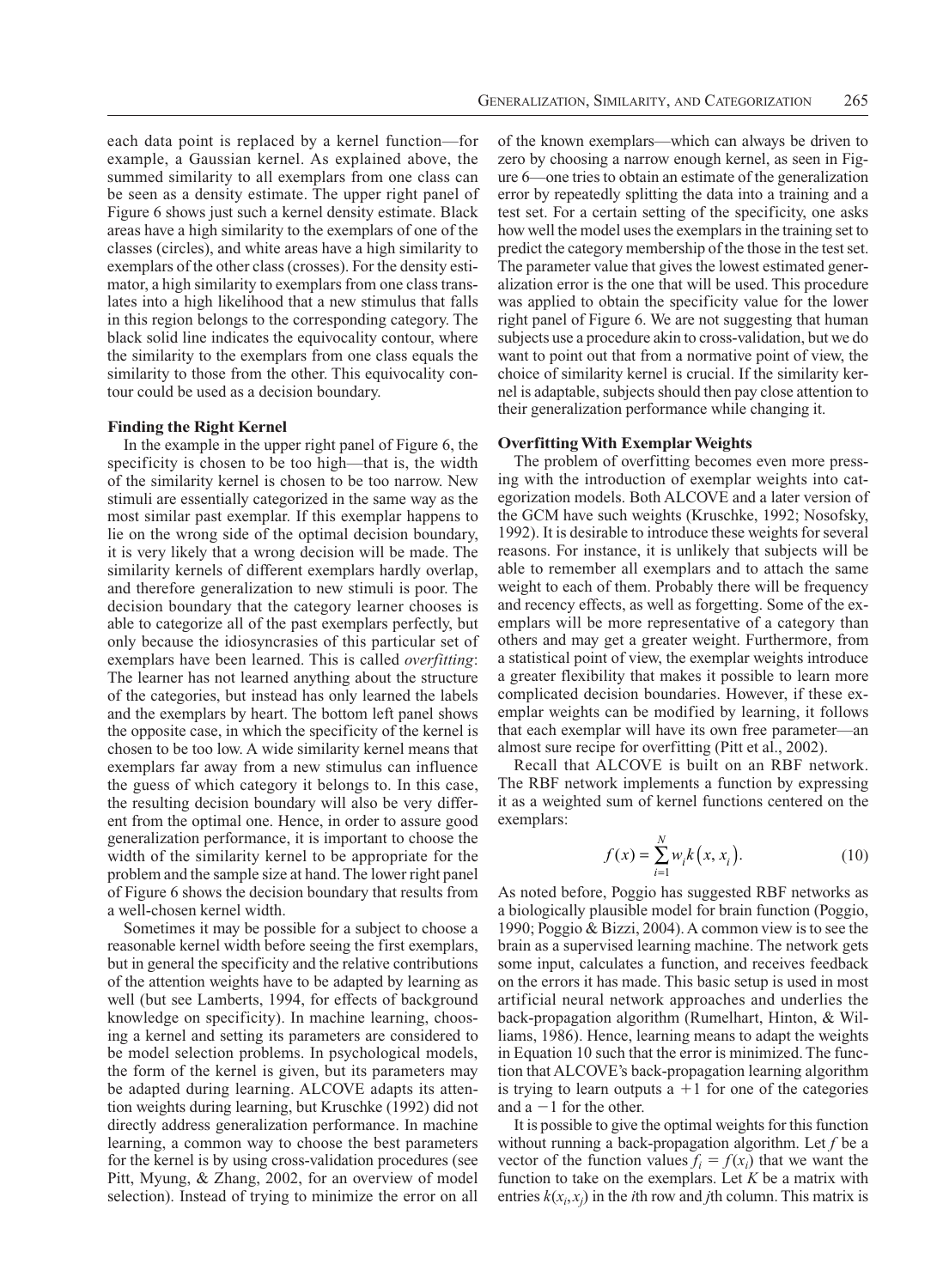

Figure 7. Unless regularized, an exemplar model with exemplar weights will overfit. The left and right panels use the same similarity kernel with the same specificity. The only difference is whether regularization was used or not. The amount of regularization was chosen to give the best possible generalization performance for the chosen specificity.

called the *kernel matrix*. Let w be the vector of weights that we seek to implement the function. With this notation, we can rewrite the neural network from Equation 10 in matrix notation as  $f = K \cdot w$ . In the Similarity section above, we mentioned that the similarity kernel has nice mathematical properties that are explained in a recent tutorial (Jäkel et al., 2007). The most important property is that the kernel is usually positive definite. For a positive definite kernel  $k$ , the matrix  $K$  is positive semidefinite. Most kernels used in categorization models are even strictly positive definite, and therefore invertible. Hence, we can find unique weights such that the function f makes no error at all on the exemplars:  $w = K^{-1} \cdot f$ . The resulting function f for the exemplars from Figure 6 is shown in the left panel of Figure 7. This function outputs  $a + 1$  for all exemplars from one of the categories and  $a - 1$  for all exemplars of the other category. Such a perfect (but probably useless) solution can always be found, independent of the specific exemplars and independent of the specificity of the kernel.

The fitted function does not capture the underlying regularity well; the reason is that, by freely allowing the weights to be adapted, we can override the similarity-based categorization. The exemplar weights defeat the purpose of introducing a similarity measure for the stimuli. The similarity measure is introduced because similar stimuli should be treated similarly, since very similar stimuli are very likely to belong to the same category. However, the exemplar weights can be adjusted in a way to allow even very similar stimuli to belong to different categories without interfering with each other. Imagine the case in which we only have two very similar stimuli  $x_1$  and  $x_2$  that have very different function values,  $f(x_1) = 1$  and  $f(x_2) = -1$ . Say that their similarity is .99 and the self-similarity is 1. In order to make the network (Equation 10) output the right values, the small difference of .01 between their similarity and their self-similarity needs to be compensated by large weights of 100 and  $-100$ , respectively.

#### Regularization

One way to deal with overfitting in neural networks is regularization (Bishop, 1995; Orr & Müller, 1998). This is

the approach advocated by Poggio and coworkers (Poggio, 1990; Poggio & Bizzi 2004; Poggio & Girosi, 1989; Poggio  $\&$  Smale, 2003), and it is also used for kernel logistic regression (Hastie et al., 2001). The basic idea in regularization is that weights are not allowed to become too big. Since large weights can override the similarity-based categorization, the weights should be as small as possible. This is achieved by trading off the error that the classifier makes with the size of the weights. Recall that learning in the neural network setup means finding weights  $w$  such that a loss function  $L(w)$  is minimized. Let us call the error that the classifier makes on the training exemplars  $c(w)$ . The penalty for large weights is called a *regularizer*, and we denote it  $\Omega(w)$  here. With this notation, the loss function that a regularized RBF network minimizes becomes

$$
L(w) = c(w) + \Omega(w). \tag{11}
$$

The regularizer reflects a "complexity" constraint on the function that the network implements. It is good if the available data are fitted well, but this should not be done at all costs. The fitted function should not be too complicated, because complicated functions are more likely to overfit. Most model selection criteria trade off goodness of fit versus model complexity (Pitt et al., 2002).

The right panel of Figure 7 shows the same categorization problem as before, but this time regularization techniques were used. The gray levels code a function  $f$  of the form in Equation 10 that minimizes  $L(w)$  in Equation 11, with c chosen to be squared error and  $\Omega$  chosen to be linear in the squared length of the vector  $w$ . For this loss function and several other interesting ones, the optimal weights  $w$ are unique and can be found easily (Schölkopf & Smola, 2002). Because of the regularization, the category learner did not try to fit the available exemplars perfectly, but instead traded off goodness of fit with the penalty term. Clearly, the model is closer to the optimal decision boundary than one without regularization. Intuitively speaking, the regularizer penalizes the large exemplar weights necessary to make two similar stimuli have different category labels (Jäkel et al., 2007).

It should be emphasized again that the exemplar network by itself does not guarantee good generalization performance. After all, the exemplar network can always implement a function that can fit all exemplars perfectly no matter what they look like. It is the joint choice of the kernel and the regularizer that determines the generalization performance of the network. The kernel captures some assumptions about the category structure, and the regularizer penalizes greedy optimization of goodness of fit. Different problems will require different kernels and different regularizers. In machine learning, the kernel and the regularization parameters are usually chosen by crossvalidation.

## **Learning a Category With ALCOVE**

The learning algorithm of ALCOVE greedily tries to minimize the classification error on the exemplars. We have shown above that for such models, there is a danger of overfitting. If ALCOVE is shown the same exemplars over and over again, its back-propagation algorithm can find a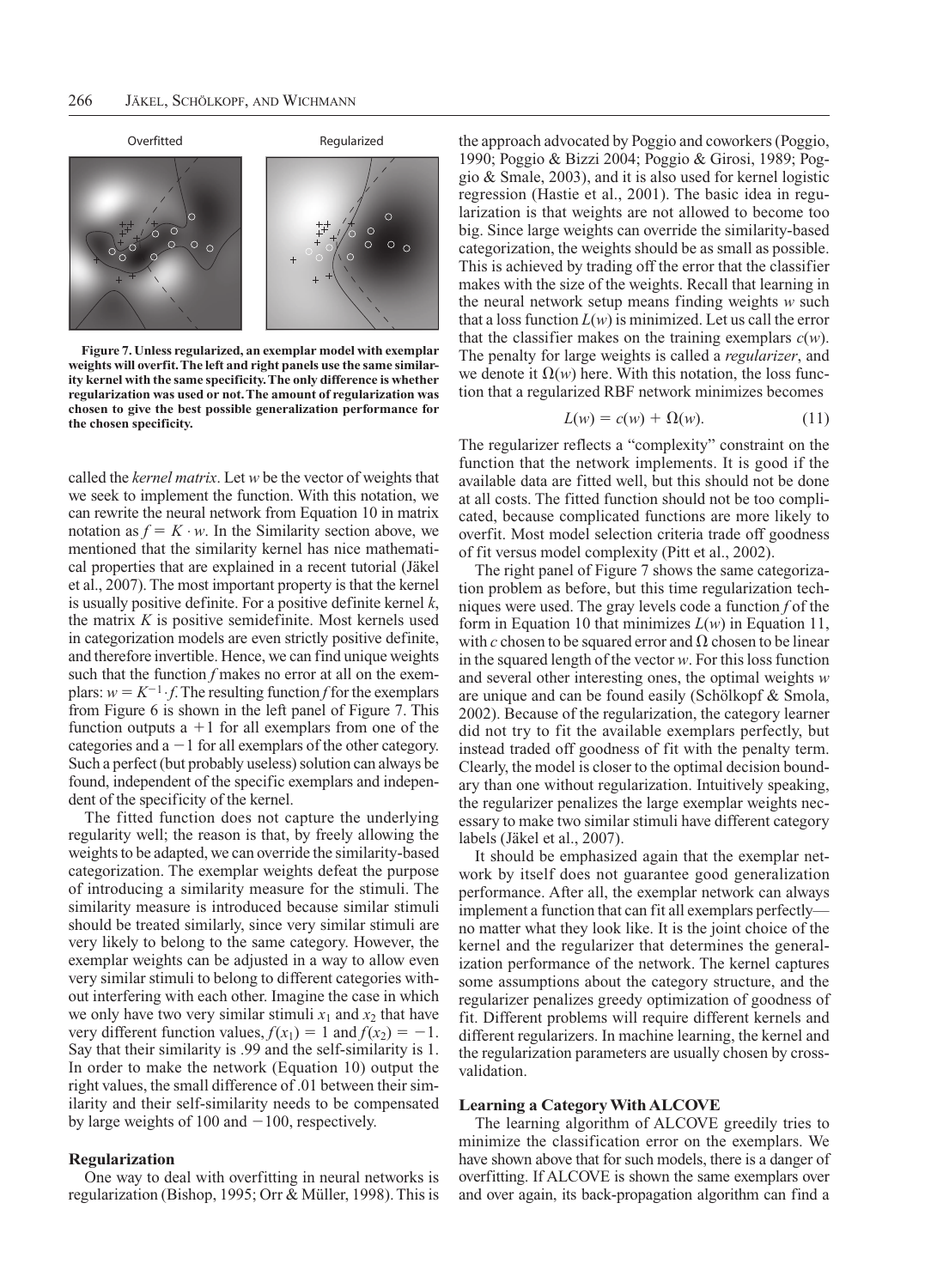solution that categorizes these exemplars perfectly—no matter what the category structure is. Since ALCOVE has been quite successful in describing subjects' learning curves in various categorization tasks, this raises the question of whether human subjects also overfit. Considering that humans seem to categorize new stimuli reliably in everyday life, this seems unlikely. Perhaps humans do overfit in experiments performed in the laboratory, however, and laboratory experiments are what exemplar theories try to model.

In most of the earlier experiments in favor of exemplar theories, subjects were shown a small number of exemplars over and over again. Remember that in the classic work of Shepard et al. (1961) and Shepard and Chang (1963), the original motivation was to see whether categorization could be described as mere rote learning of labels—this was called the *mapping hypothesis*. The GCM, too, was set up in order to link categorization with a rote-learning identification task, and the accompanying experiments used only a small number of stimuli (Nosofsky, 1986). Also, the experiments by Medin and Schaffer (1978), which are widely seen to provide good evidence for exemplar theories, have been criticized on the grounds that they used only few stimuli and poorly differentiated categories (Smith & Minda, 1998, 2000). Hence, subjects are perhaps encouraged to adopt an exemplar memorization strategy in experiments, even though they may not do so in everyday categorization. Some of the categories used in psychological experiments have so little structure that rote learning of exemplars is in fact the *only* strategy that allows subjects to solve the task (Feldman, 2000; Shepard et al., 1961).<sup>6</sup> If transfer items are presented in such experiments, they are only used to assess the predictions of the model (see, e.g., Medin & Schaffer, 1978; Nosofsky, 1986). There is usually no right or wrong answer for the subjects; therefore, no rational strategy exists to which a subject's behavior could be compared in order to assess his or her generalization performance.

Other experiments have explicitly compared human performance with that of an ideal observer (Ashby & Gott, 1988; Ashby & Maddox, 1992; Fried & Holyoak, 1984; McKinley & Nosofsky, 1995, 1996). Those studies used overlapping probabilistic categories like the one shown in Figure 6. This scenario is perhaps more akin to natural category learning. Contrary to many categories in psychological experiments, natural categories have a structure, and presumably it is this structure that humans learn when they learn a category. Rosch and colleagues (Rosch & Mervis, 1975; Rosch, Mervis, Gray, Johnson, & Boyes-Braem, 1976) have argued that, on the basic level, the stimuli within a natural category share perceptual properties, and that the distribution of the properties of a category is not completely random, but also is not deterministically defined by necessary and sufficient conditions. Since very little is known about the actual structure of natural categories, we may choose to use categories like the one shown in Figure 6 as a proxy. This has the advantage that the number of possible exemplars is infinite, so that subjects never encounter the same exemplar twice. Furthermore, there is an objective way to assess a subject's generalization performance. Clearly, under these condi-

tions, a strategy that simply remembers all encountered exemplars seems unreasonable. Nevertheless, some of the studies above have successfully fitted exemplar models to human responses (McKinley & Nosofsky, 1995, 1996).

Interestingly, in this scenario with overlapping probabilistic categories, ALCOVE will not overfit as easily, and its behavior results in exemplar networks that are regularized. A subject encounters a new stimulus but does not know its category label. He or she predicts the category of the stimulus on the basis of previous exemplars and then receives feedback about the true category label. It is reasonable to set the exemplar weights to 0 before an exemplar has been encountered. After ALCOVE is given the true category label of a new exemplar, it may be necessary to assign a large weight to the exemplar in order to output the correct label. How much the weights are allowed to change is determined by the learning rate parameter in ALCOVE. If the learning rate does not allow big changes in the weights, this is akin to regularization that penalizes large weights in order to avoid overfitting. Limiting the influence of individual points has a regularizing effect by increasing the *stability* of the solution. Indeed, solutions that are stable, in the sense of not depending too strongly on any individual training point, can be shown to generalize well with high probability (Bousquet & Elisseeff, 2002; Poggio, Rifkin, Mukherjee, & Niyogi, 2004). Note also that the feedback that the subject receives is a direct measure of the generalization error—similar to cross-validation. The prediction error is a direct measure of the subject's generalization performance, because each stimulus is a new one that has never been encountered before. This contrasts with experimental procedures in which the same stimuli are shown over and over again. Therefore, in the case in which each stimulus is new, ALCOVE does not try to minimize the error on past exemplars, but instead the prediction error on new exemplars. Early stopping in artificial neural networks is used for the same reason (Orr & Müller, 1998).

As mentioned before, regularization is used in machine learning to improve the generalization performance of kernel methods, and exemplar models in psychology should also make sure that they can generalize to new exemplars. The analysis of ALCOVE's learning algorithm shows that it is not hard to come up with psychologically plausible mechanisms akin to regularization. It would be premature to claim that humans implement regularization by choosing a small learning rate parameter. However, for ALCOVE, the learning rate parameter is indeed crucial for the model's generalization performance.

# Prototype Theories, Exemplar Theories, and Generalization

The prototype versus exemplar debate is usually framed in terms of mental representations. Subjects may store a summary representation of a category, or they may store exemplars of the category. The debate can also be seen as being about which assumptions a category learner makes about the category he or she is learning (Ashby & Alfonso-Reese, 1995; Ashby & Maddox, 1993). These assumptions will determine the learner's generalization performance. Prototype theories make very strong assumptions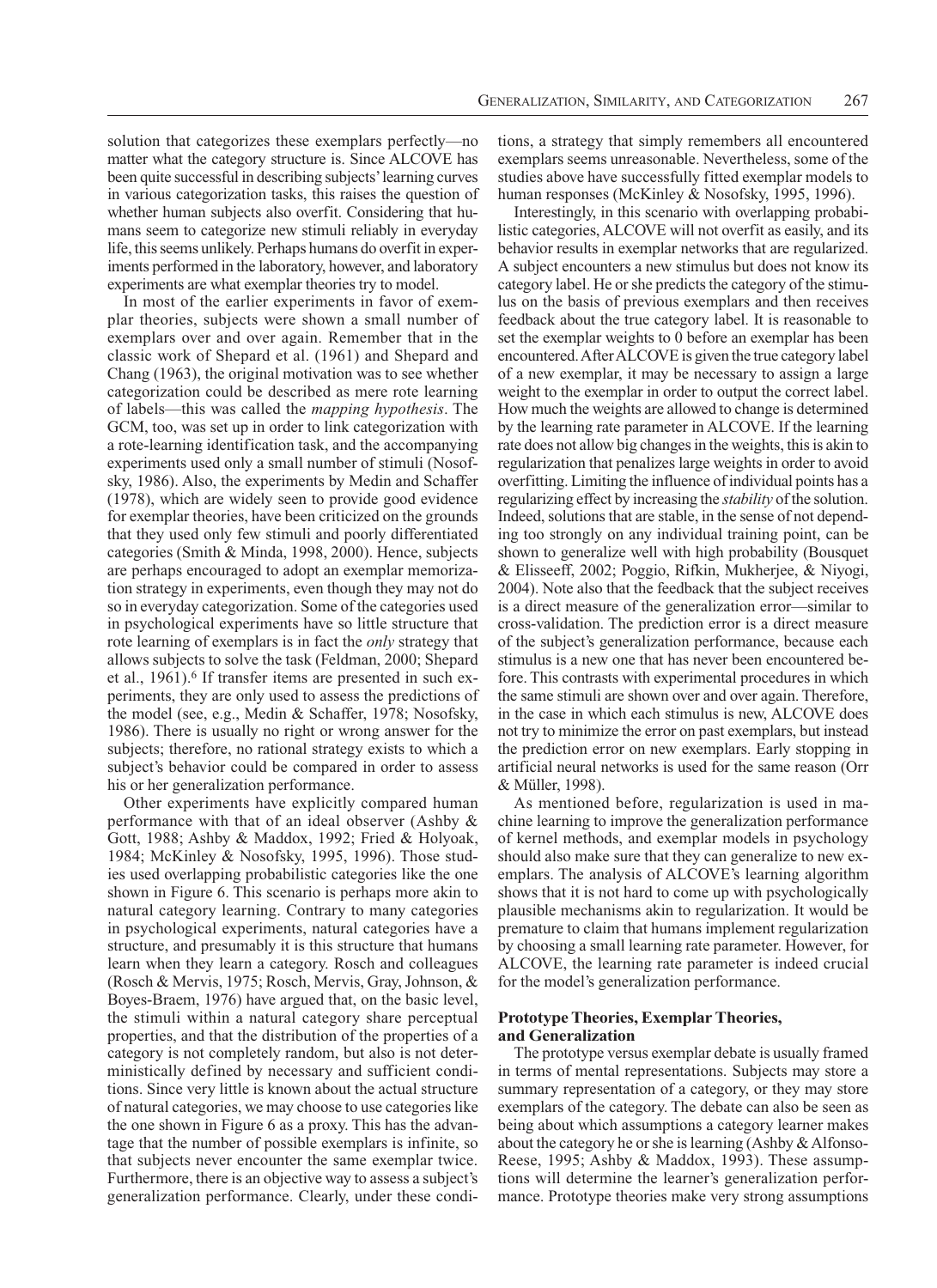about the category structure: The whole category structure is summarized by the prototype. This leads to good generalization performance, even with only a few trials of learning, if the category structure to be learned is really so simple. Exemplar theories with exemplar weights, like ALCOVE, are at the other extreme. They are very flexible category learners and can learn more complicated category structures. There is a trade-off between how restrictive the assumptions of a categorization model are and the complexity of the categories it can learn. Briscoe and Feldman (2006) have recently explored the consequences of this insight for human learning. However, even though exemplar models can learn more complicated category structures, they nonetheless do make some assumptions about the category structure. These assumptions are only given implicitly by the choice of kernel and the way that the learning algorithm sets the weights. Therefore, it is a lot harder to say what these models learn from the exemplars. Nevertheless, even if they do not abstract anything from the data, they are able to learn something about the structure of the category that then enables them to generalize to new stimuli. In any case, the assumptions of the category learner need to be matched to the category structures that he or she wants to learn; otherwise, generalization performance can be extremely poor.

Unless all of the evidence in favor of exemplar theories is completely misleading because of small and ill-defined categories in the experiments (Smith & Minda, 1998, 2000), one would hope that exemplar theories can scale up to realworld categorization behavior. Kernel methods in machine learning have already proved to be successful in real-world applications. And as we have shown, these methods build on intuitions similar to those of exemplar theories. In fact, kernel methods often outperform other methods with more restrictive assumptions, such as prototype classifiers, on real-world data sets (Schölkopf & Smola, 2002). This could suggest that the restrictive assumptions of prototype theories are not met for natural categories and that more flexible mechanisms, as implemented in exemplar models, are needed to deal with real-world categories. However, it is difficult to draw any strong conclusions from this speculation. The real-world problems that machine learning methods try to solve might be very different from the categorization problems that humans usually encounter—and those problems, ill-understood as they are, provide the gold standard against which the performance of a categorization model should be compared.

The problem also remains that seemingly all of the exemplars encountered need to be stored. However, the exemplar idea might scale up to a realistic number of stimuli if not all exemplars are remembered, but only certain crucial ones. This problem has also been addressed in machine learning, in which it is also desirable to store in memory as few exemplars as necessary. Solutions that only require few exemplars to be remembered are called sparse in machine learning. Variants of several kernel classifiers, including kernel logistic regression, try to achieve the same categorization performance while remembering fewer exemplars (Hastie et al., 2001; Schölkopf & Smola, 2002). The idea that a few representatives may be enough

has been suggested in the object recognition literature (Poggio & Edelman, 1990) and is emphasized in several categorization models (Love et al., 2004; Rosseel, 2002; Verguts, Ameel, & Storms, 2004). The interesting psychological question is, of course, which exemplars are remembered and which are not. This could merely be a question of primacy, recency, and frequency, but representational considerations could also be important. On the one hand, some exemplars are simply better representatives of a category than others. On the other, some exemplars are more important for determining the decision boundary between categories. Kernel methods in machine learning could inspire new psychological models that do not have to remember all exemplars but could still achieve good generalization performance.

#### **Conclusions on Generalization**

Generalization plays a central role in theoretical approaches to the statistical learning problem (Vapnik, 2000). In psychological categorization research, the problem of generalization is often hidden behind the prototype versus exemplars debate. Prototype theorists assume very restricted category structures and can therefore generalize well, even with very few exemplars (Smith & Minda, 1998)—especially if their assumptions are true. Exemplar theories can deal with very complicated category structures but are prone to overfitting if not regularized properly. Our contribution here is to directly address concerns about the generalization performance of exemplar theories by demonstrating how good generalization can be achieved. Our discussion was mainly guided by regularization techniques, as used in machine learning. We demonstrated that ALCOVE incidentally has mechanisms akin to regularization already built in. The questions of whether humans regularize in a similar way, and if so, what their regularization looks like, open new directions for empirical research. On a more general level, the longstanding theoretical question is, what are the regularizing assumptions that allow humans to generalize? There is evidence that humans cannot learn arbitrary category structures and that some categories are harder to learn than others (Alfonso-Reese, Ashby, & Brainard, 2002; Ashby, Waldron, Lee, & Berkman, 2001; Briscoe & Feldman, 2006; Feldman, 2000; McKinley & Nosofsky, 1995). Such results potentially give hints about the assumptions on which humans base their generalization behavior. For example, some of these assumptions could be that categories do not overlap, that decision bounds are linear, that generalization gradients are wide, that small exemplar weights are to be preferred, or that only a prototype is remembered. Furthermore, machine learning methods also suggest a middle ground between prototype and exemplar theorists by showing that flexible categorization models are possible that do not need to remember all exemplars in order to generalize well.

# **DISCUSSION AND SUMMARY**

In one recent review, parallels were noted between the object recognition and categorization literatures (Palmeri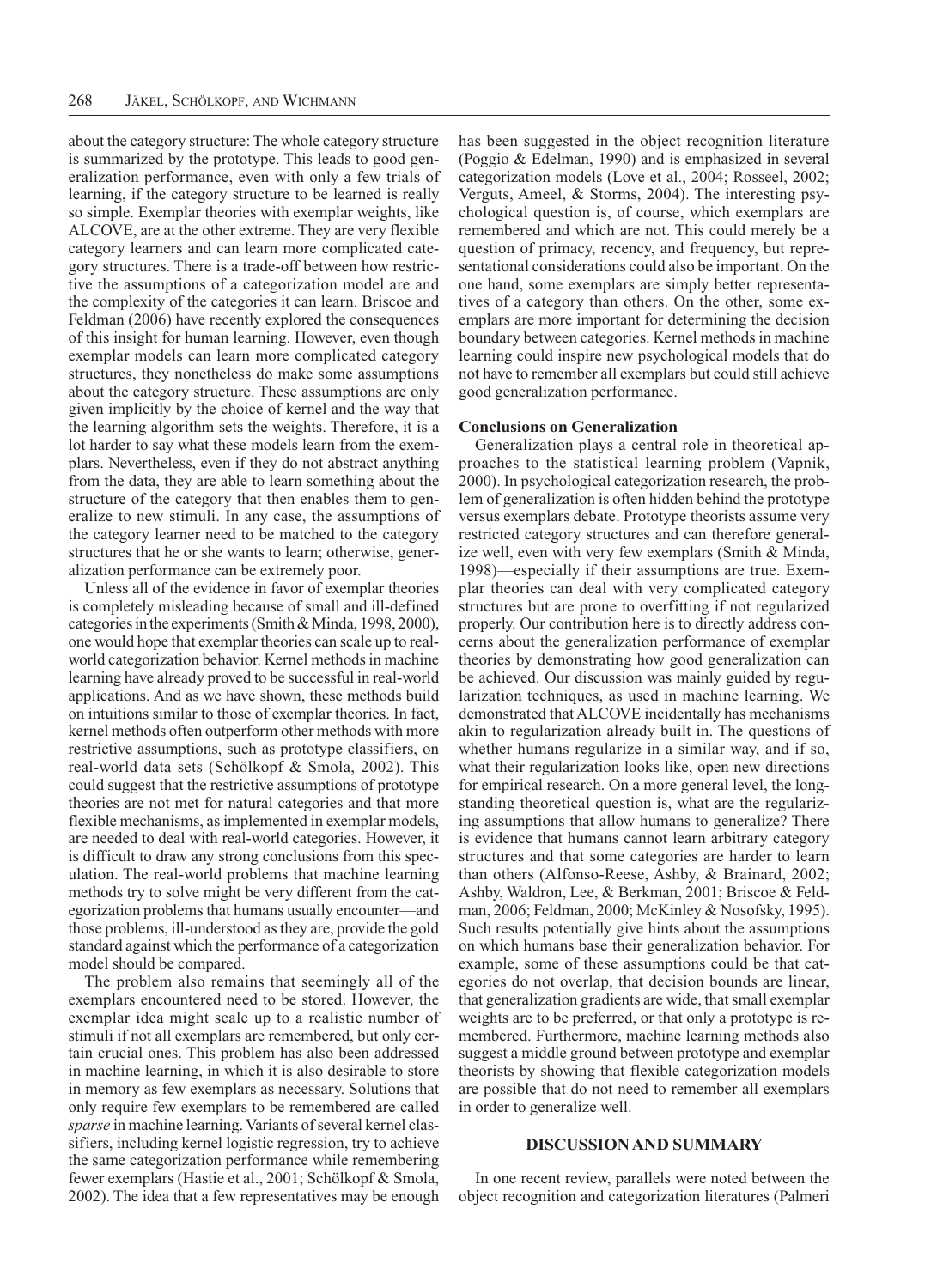& Gauthier, 2004). Both literatures discuss models in which the memorization of exemplars underlies human performance in the respective tasks. In object recognition, in which the same object has to be recognized irrespective of view and lighting conditions, the exemplars take the form of memorized views. Some models in object recognition explicitly make use of RBF networks (Bülthoff & Edelman, 1992; Poggio & Edelman, 1990; Riesenhuber & Poggio, 1999). A view of an object that is similar to the view an artificial neuron is tuned to will excite it, and therefore will allow for smooth interpolation between the different views. The RBF network with its tuning curves has inspired neurophysiological work in monkeys that has found some evidence for view-tuned neurons (Logothetis, Pauls, Bülthoff, & Poggio, 1994; Logothetis, Pauls, & Poggio, 1995). On the categorization side, ALCOVE has been used to model the behavior of neurons in inferotemporal cortex during a shape categorization task (Op de Beeck, Wagemans, & Vogels, 2001, 2004). In addition, the GCM, which does not lend itself easily to a neural interpretation, has inspired single-cell recordings in monkeys (Sigala, Gabbiani, & Logothetis, 2002; Sigala & Logothetis, 2002).

Although stronger links with the object recognition literature are desirable for work in categorization, this article is more concerned with the connections of categorization to machine learning. As in psychology, it is common in machine learning to consider the problem of categorization in connection with similarity and generalization. In psychology, dissimilarity has traditionally been modeled as a distance in a multidimensional space, and the same is true for machine learning. This insight about similarity is of interest, irrespective of whether one takes a prototype or an exemplar view of categorization, since both views rely on some sort of similarity measure or distance in a multidimensional space. We showed that, because exemplar theories often use Shepard's law, they can be seen as kernel methods. In particular, the model underlying ALCOVE is the same as kernel logistic regression. Contrary to the GCM, however, ALCOVE does not show any categorization behavior beyond its generalization gradients. Furthermore, the exemplar weights of ALCOVE give the model great flexibility, which can lead to overfitting. We have suggested that regularization techniques, as used in machine learning, could be employed to avoid this problem.

In the early days of machine learning, psychology and neuroscience were major inspirations that drove research in that field. Today, mainstream machine learning is far removed from modeling learning, but instead tries to build systems that work for real-world problems. As this article has demonstrated, there are nevertheless still parallels between machine learning and psychology. Machine learning has made great progress in recent years, and results from machine learning should feed back into psychology. Apart from the insights that we have presented in this article, machine learning methods can provide standards to which the performance of both humans and models can be compared and which can suggest new experiments (Graf & Wichmann, 2004; Graf, Wichmann, Bülthoff, & Schölkopf, 2006; Wichmann, Graf, Simoncelli, Bülthoff,

& Schölkopf, 2005). More importantly, theoretical work in machine learning may offer a better understanding of the core problems of learning and categorization. For example, what is the role of the complexity of the category to be learned (Alfonso-Reese et al., 2002; Briscoe & Feldman, 2006; Fass & Feldman, 2003; Feldman, 2000)? Under what circumstances does a category learner generalize well (Vapnik, 2000)? In the end, both human categorizers and machine classifiers have to solve the same problems.

#### **AUTHOR NOTE**

Correspondence related to this article may be sent to F. Jäkel, Technische Universität Berlin, Fakultät IV, Sekr. 6-4, Franklinstrasse 28/29, 10587 Berlin, Germany (e-mail: fjaekel@cs.tu-berlin.de).

#### **REFERENCES**

- AIZERMAN, M. A., BRAVERMAN, E. M., & ROZONOER, L. I. (1964). The probability problem of pattern recognition learning and the method of potential functions. Automation & Remote Control, 25, 1175-1190.
- ALFONSO-REESE, L. A., ASHBY, F. G., & BRAINARD, D. H. (2002). What makes a categorization task difficult? Perception & Psychophysics, 64, 570-583
- ASHBY, F. G., & ALFONSO-REESE, L. A. (1995). Categorization as probability density estimation. Journal of Mathematical Psychology, 39, 216-233
- ASHBY, F.G., & GOTT, R.E. (1988). Decision rules in the perception and categorization of multidimensional stimuli. Journal of Experimental Psychology: Learning, Memory, & Cognition, 14, 33-53.
- ASHBY, F. G., & MADDOX, W. T. (1992). Complex decision rules in categorization: Contrasting novice and experienced performance. Journal of Experimental Psychology: Human Perception & Performance,  $18, 50-71.$
- ASHBY, F. G., & MADDOX, W. T. (1993). Relations between prototype, exemplar, and decision bound models of categorization. Journal of Mathematical Psychology, 37, 372-400.
- ASHBY, F. G., WALDRON, E. M., LEE, W. W., & BERKMAN, A. (2001). Suboptimality in human categorization and identification. Journal of Experimental Psychology: General, 130, 77-96.
- BEALS, R., KRANTZ, D. H., & TVERSKY, A. (1968). Foundations of multidimensional scaling. Psychological Review, 75, 127-142.
- BISHOP, C. M. (1995). Neural networks for pattern recognition. Oxford: Oxford University Press, Clarendon Press.
- BOUSQUET, O., & ELISSEEFF, A. (2002). Stability and generalization. Journal of Machine Learning Research, 2, 499-526.
- BRADLEY, R. A. (1976). Science, statistics, and paired comparisons. Biometrics, 32, 213-239.
- BRISCOE, E., & FELDMAN, J. (2006). Conceptual complexity and the bias-variance tradeoff. In R. Sun, N. Miyake, & C. Schunn (Eds.), Proceedings of the 28th Annual Conference of the Cognitive Science Society (pp. 1038-1043). Mahwah, NJ: Erlbaum.
- BROWN, J. S. (1965). Generalization and discrimination. In D. I. Mostofsky (Ed.), Stimulus generalization (pp. 7-23). Stanford: Stanford University Press.
- BÜLTHOFF, H. H., & EDELMAN, S. (1992). Psychophysical support for a two-dimensional view interpolation theory of object recognition. Proceedings of the National Academy of Sciences, 89, 60-64.
- BUSH, R. R., & MOSTELLER, F. (1951). A model for stimulus generalization and discrimination. Psychological Review, 58, 413-423.
- CHATER, N., & VITÁNYI, P. M. B. (2003). The generalized universal law of generalization. Journal of Mathematical Psychology, 47, 346-369.
- CRISTIANINI, N., & SCHÖLKOPF, B. (2002). Support vector machines and kernel methods: The new generation of learning machines. AI *Magazine*, 23(3), 31-42.
- DAVID, H. A. (1988). The method of paired comparisons (2nd ed.). London: Griffin.
- FASS, D., & FELDMAN, J. (2003). Categorization under complexity: A unified MDL account of human learning of regular and irregular categories. In S. Becker, S. Thrun, & K. Obermayer (Eds.), Advances in neural information processing systems 15 (pp. 35-42). Cambridge, MA: MIT Press.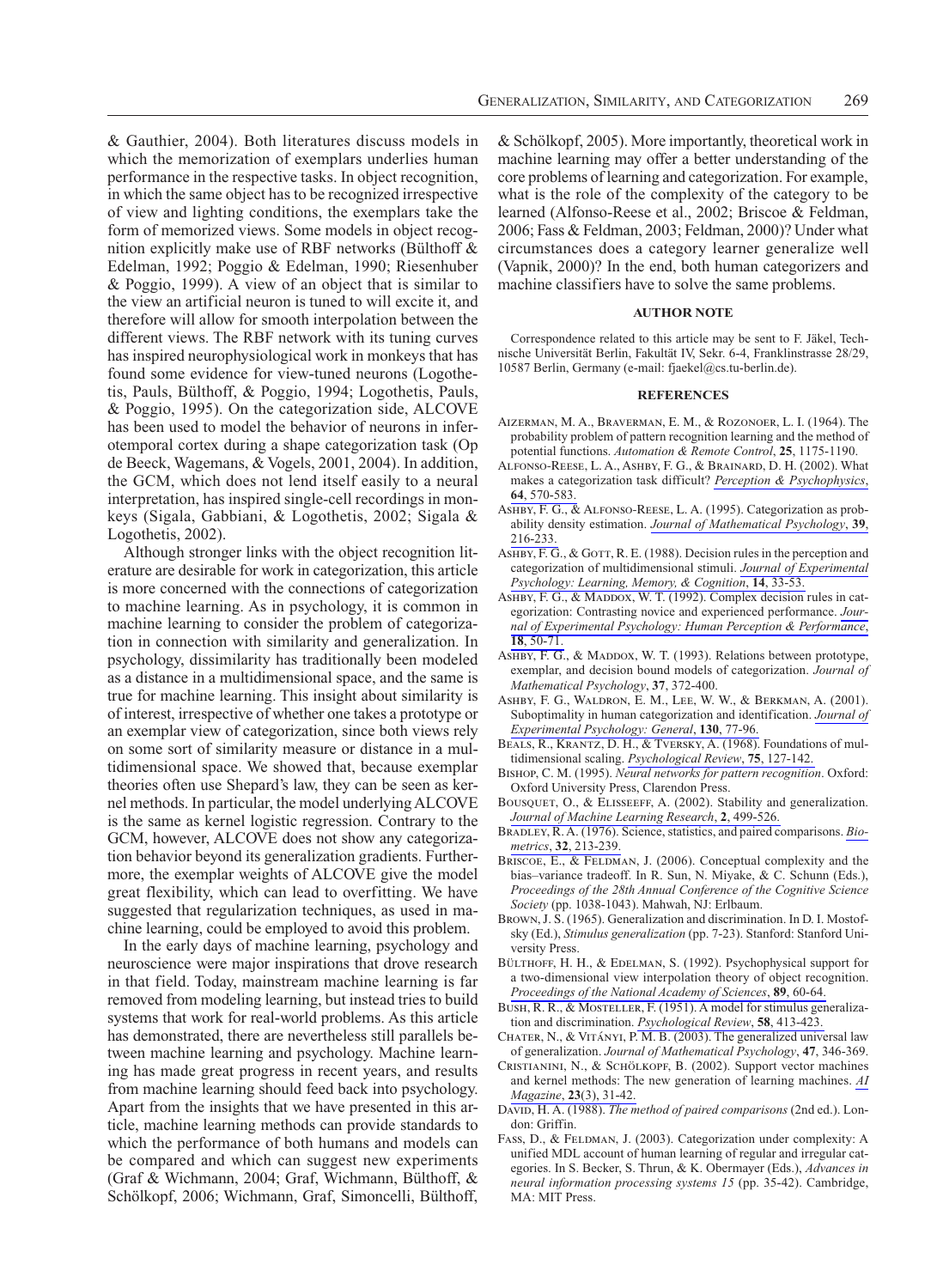- FELDMAN, J. (2000). Minimization of Boolean complexity in human concept learning. Nature, 407, 630-633.
- FRIED, L. S., & HOLYOAK, K. J. (1984). Induction of category distributions: A framework for classification learning. Journal of Experimental Psychology: Learning, Memory, & Cognition, 10, 234-257.
- GARNER, W. R. (1974). The processing of information and structure. Potomac, MD: Erlbaum.
- GHIRLANDA, S., & ENQUIST, M. (2003). A century of generalization. Animal Behaviour, 66, 15-36.
- GRAF, A. B. A., & WICHMANN, F. A. (2004). Insights from machine learning applied to human visual classification. In S. Thrun, L. K. Saul, & B. Schölkopf (Eds.), Advances in neural information processing systems 16 (pp. 905-912). Cambridge, MA: MIT Press.
- GRAF, A. B. A., WICHMANN, F. A., BÜLTHOFF, H. H., & SCHÖLKOPF, B. (2006). Classification of faces in man and machine. Neural Computation, 18, 143-165.
- HASTIE, T., TIBSHIRANI, R., & FRIEDMAN, J. (2001). The elements of statistical learning: Data mining, inference, and prediction. New York: Springer.
- JÄKEL, F., SCHÖLKOPF, B., & WICHMANN, F. A. (2007). A tutorial on kernel methods for categorization. Journal of Mathematical Psychology, 51, 343-358.
- JÄKEL, F., SCHÖLKOPF, B., & WICHMANN, F.A. (2008). Similarity, kernels, and the triangle inequality. Manuscript submitted for publication.
- KRUSCHKE, J. K. (1992). ALCOVE: An exemplar-based connectionist model of category learning. Psychological Review, 99, 22-44.
- LAMBERTS, K. (1994). Flexible tuning of similarity in exemplar-based categorization. Journal of Experimental Psychology: Learning, Memory, & Cognition, 20, 1003-1021.
- LOGOTHETIS, N. K., PAULS, J., BÜLTHOFF, H. H., & POGGIO, T. (1994). View-dependent object recognition by monkeys. Current Biology, 4, 401-414.
- LOGOTHETIS, N. K., PAULS, J., & POGGIO, T. (1995). Shape representation in the inferior temporal cortex of monkeys. Current Biology, 5, 552-563
- LOVE, B. C., MEDIN, D. L., & GURECKIS, T. M. (2004). SUSTAIN: A network model of category learning. Psychological Review, 111, 309-332
- LUCE, R. D. (1959). Individual choice behavior: A theoretical analysis. New York: Wiley.
- LUCE, R. D. (1963). Detection and recognition. In R. D. Luce, R. R. Bush, & E. Galanter (Eds.), Handbook of mathematical psychology (Vol. 1, pp. 103-189). New York: Wiley.
- LUCE, R. D. (1977). The choice axiom after twenty years. Journal of Mathematical Psychology, 15, 215-233.
- MCKINLEY, S. C., & NOSOFSKY, R. M. (1995). Investigations of exemplar and decision bound models in large, ill-defined category structures. Journal of Experimental Psychology: Human Perception & Performance, 21, 128-148.
- MCKINLEY, S. C., & NOSOFSKY, R. M. (1996). Selective attention and the formation of linear decision boundaries. Journal of Experimental Psychology: Human Perception & Performance, 22, 294-317.
- MEDIN, D. L., GOLDSTONE, R. L., & GENTNER, D. (1993). Respects for similarity. Psychological Review, 100, 254-278.
- MEDIN, D. L., & SCHAFFER, M. M. (1978). Context theory of classification learning. Psychological Review, 85, 207-238.
- MOSTOFSKY, D. I. (ED.) (1965). Stimulus generalization. Stanford: Stanford University Press.
- NAVARRO, D. J. (2002). Representing stimulus similarity. Unpublished doctoral dissertation, University of Adelaide, Adelaide, Australia.
- NAVARRO, D. J. (2007). On the interaction between exemplar-based concepts and a response scaling process. Journal of Mathematical Psychology, 51, 85-98.
- NOSOFSKY, R. M. (1986). Attention, similarity, and the identificationcategorization relationship. Journal of Experimental Psychology: General, 115, 39-57.
- NOSOFSKY, R. M. (1987). Attention and learning processes in the identification and categorization of integral stimuli. Journal of Experimental Psychology: Learning, Memory, & Cognition, 13, 87-108.
- NOSOFSKY, R. M. (1990). Relations between exemplar-similarity and likelihood models of classification. Journal of Mathematical Psychology, 34, 393-418.
- NOSOFSKY, R. M. (1991a). Tests of an exemplar model for relating per-

ceptual classification and recognition memory. Journal of Experimental Psychology: Human Perception & Performance, 17, 3-27.

- NOSOFSKY, R. M. (1991b). Typicality in logically defined categories: Exemplar-similarity versus rule instantiation. Memory & Cognition, 19, 131-150.
- NOSOFSKY, R. M. (1992). Exemplar-based approach to relating categorization, identification, and recognition. In F. G. Ashby (Ed.), Multidimensional models of perception and cognition (pp. 363-393). Hillsdale, NJ: Erlbaum.
- NOSOFSKY, R. M., & ZAKI, S. R. (2002). Exemplar and prototype models revisited: Response strategies, selective attention, and stimulus generalization. Journal of Experimental Psychology: Learning, Memory, & Cognition, 28, 924-940.
- OHL, F. W., SCHEICH, H., & FREEMAN, W. J. (2001). Change in the pattern of ongoing cortical activity with auditory category learning. Nature, 412, 733-736.
- OP DE BEECK, H., WAGEMANS, J., & VOGELS, R. (2001). Inferotemporal neurons represent low-dimensional configurations of parameterized shapes. Nature Neuroscience, 4, 1244-1252.
- OP DE BEECK, H., WAGEMANS, J., & VOGELS, R. (2004). A diverse stimulus representation underlies shape categorization by primates (Abstract). Journal of Vision, 4(8), 518a.
- ORR, G. B., & MÜLLER, K.-R. (EDS.) (1998). Neural networks: Tricks of the trade. Berlin: Springer.
- PALMERI, T. J., & GAUTHIER, I. (2004). Visual object understanding. Nature Reviews Neuroscience, 5, 291-303.
- PITT, M. A., MYUNG, I. J., & ZHANG, S. (2002). Toward a method of selecting among computational models of cognition. Psychological Review, 109, 472-491.
- PoGGIO, T. (1990). A theory of how the brain might work. Cold Spring Harbor Symposia on Quantitative Biology, 55, 899-910.
- PoGGIO, T., & BIZZI, E. (2004). Generalization in vision and motor control. Nature, 431, 768-774.
- POGGIO, T., & EDELMAN, S. (1990). A network that learns to recognize three-dimensional objects. Nature, 343, 263-266.
- POGGIO, T., & GIROSI, F. (1989). A theory of networks for approximation and learning (Tech. Rep. No. A. I. Memo No. 1140). Cambridge, MA: MIT AI LAB & Center for Biological Information Processing Whitaker College.
- POGGIO, T., RIFKIN, R., MUKHERJEE, S., & NIYOGI, P. (2004). General conditions for predictivity in learning theory. Nature, 428, 419-422.
- POGGIO, T., & SMALE, S. (2003). The mathematics of learning: Dealing with data. Notices of the American Mathematical Society, 50, 537-544
- POSNER, M. I., & KEELE, S. W. (1968). On the genesis of abstract ideas. Journal of Experimental Psychology, 77, 353-363.
- REED, S. K. (1972). Pattern recognition and categorization. Cognitive Psychology, 3, 382-407.
- RIESENHUBER, M., & POGGIO, T. (1999). Hierarchical models of object recognition in cortex. Nature Neuroscience, 2, 1019-1025.
- ROSCH, E., & MERVIS, C. B. (1975). Family resemblances: Studies in the internal structure of categories. Cognitive Psychology, 7, 573-605.
- ROSCH, E., MERVIS, C. B., GRAY, W. D., JOHNSON, D. M., & BOYES-BRAEM, P. (1976). Basic objects in natural categories. Cognitive Psychology, 8, 382-439.
- ROSENBLATT, F. (1958). The perceptron: A probabilistic model for information storage and organization in the brain. Psychological Review, 65.386-408
- ROSSEEL, Y. (2002). Mixture models of categorization. Journal of Mathematical Psychology, 46, 178-210.
- RUMELHART, D. E., HINTON, G. E., & WILLIAMS, R. J. (1986). Learning internal representations by error propagation. In D. E. Rumelhart, J. L. McClelland, & the PDP Research Group (Eds.), Parallel distributed processing: Explorations in the microstructure of cognition (Vol. 1, pp. 318-362). Cambridge, MA: MIT Press, Bradford Books.
- SCHOENBERG, I. J. (1938). Metric spaces and positive definite functions. Transactions of the American Mathematical Society, 44, 522-536.
- SCHÖLKOPF, B., & SMOLA, A. J. (2002). Learning with kernels: Support vector machines, regularization, optimization, and beyond. Cambridge, MA: MIT Press.
- SHEPARD, R. N. (1957). Stimulus and response generalization: A stochastic model relating generalization to distance in psychological space. Psychometrika, 22, 325-345.